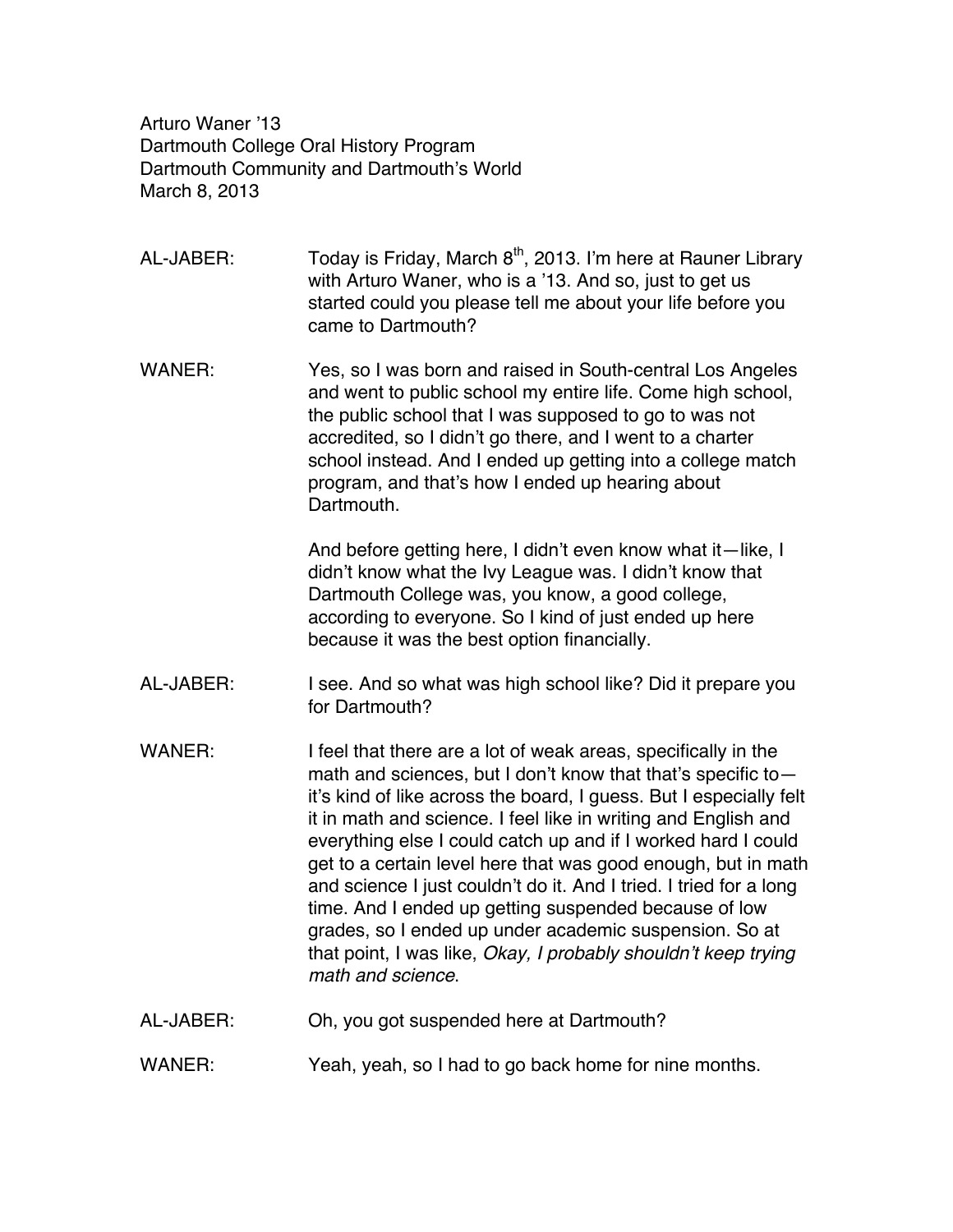AL-JABER: Oh, my gosh.

WANER: Yeah.

AL-JABER: What was *that* like?

WANER: It was a little hard, mostly because I felt like I'd failed. I feel like the reason I had done well in school is because my parents always instilled this idea that my only responsibility was school, and I kind of, like, failed at that here. So I went back home, and I worked [chuckles]—I mean, I've been working for a long time, but that was kind of like the only thing I could do at the time because one of the terms of the academic suspension is that you can't transfer any credits. Even if I did take classes when I was home, they wouldn't count here. So just—I needed money, so I worked. I ended up working in a middle school, where I had been working there since tenth grade, I think, so I was a TA/tutor/ES-ELL--I guess, assistant--and a TA.

> So that was fun. I feel like in the end, you know, looking back on it now, as a senior, I feel that it definitely helped me find my way, just in terms of what I wanted to do with the rest of my life. And opened my eyes to the reality of how inequitable education is in the United States.

- AL-JABER: So were you taking a lot of math and science classes, is that part of your major?
- WANER: Yes. So I came in either as an engineering major or as a bio major, and that didn't work out. [Chuckles.]
- AL-JABER: So what are you majoring in now?
- WANER: So after that happened, I kind of had to step back and look at—be very honest with myself and look at what I was good at, and I was definitely interested in education because when I went back home, I was, like, *Okay, what happened? Why wasn't I able to hang in there with the students at Dartmouth in math and science?* And I feel that was when I took a step back and I started reading up on literature and found all this data on how SES has a direct impact on your academic achievement. And being bilingual has a direct impact on how you write English. And all these things that I feel like the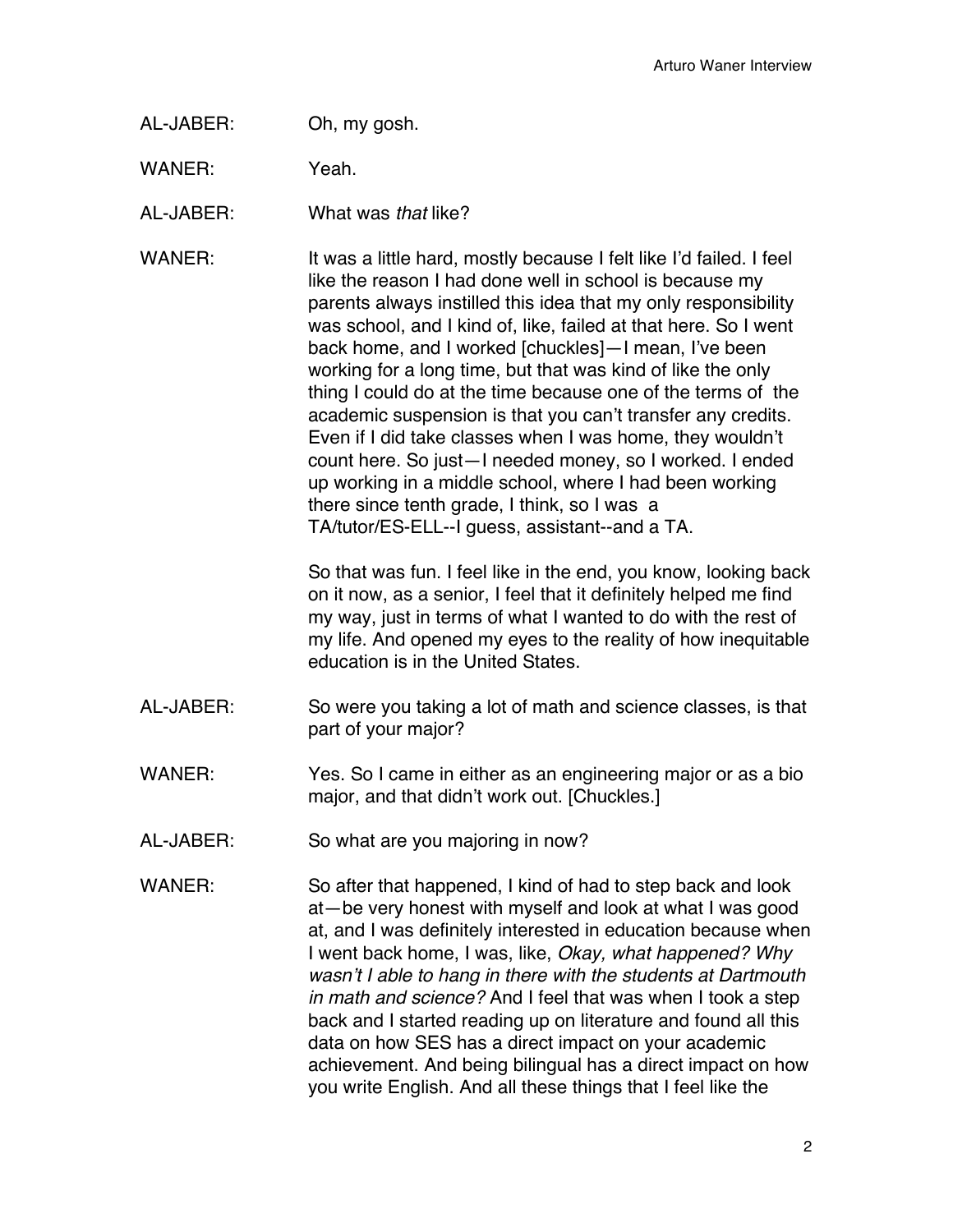college knows and didn't really, I guess, warn me. I feel like if someone would have told me, "Hey, you're from a low SES background. You're a first-gen student. You should probably not take a chemistry course and a math course your first term here." That would have made a big difference in terms of how I would have performed overall. And I feel like I rushed into this place kind of like thinking that I was the same good student that I was in high school. And I feel like that's a universal thing here. Once you get here, it's, like, "Oh, you're the best in your high school," and when you get here, everyone's *really* good.

- AL-JABER: Yeah, it's interesting. Weren't you, like, valedictorian of your class?
- WANER: Yeah. Yeah. I mean, in high school I was valedictorian, I trained for a marathon, I was working, like, half time, and I was taking community college courses, and I was doing since my school was new—so I think that's important, too. Like, my charter school was—I was the second graduating class. So I got the opportunity to just, start a lot of clubs, so I did that. So, I mean, I was doing a lot, what I think was a lot, and I felt very confident in my abilities, but I feel like all of the skills that I had just didn't transfer over here to Dartmouth. Yeah, so it was interesting—when that happened, I had to, just take a step back and analyze where I was coming from and kind of like look at the facts and get over, my pride or the sense that—I feel like people here are instilled with this idea that if you work hard enough, you'll do well, and if you don't do well, it's your fault. And I feel like I had to accept the hard data, the research that's out there that contradicts that. You know, okay, there will be exceptions. There will be people who come from underresourced, underprivileged, low SES, minority backgrounds that *do* well in math and science. But for the most part, they don't.
- AL-JABER: But that must have been comforting, you knowing it wasn't your fault.
- WANER: I feel like it was comforting. And that's what drove me towell, now I'm planning to become a teacher. And I feel that outside from, budget issues in the education system, there's a lot of cultural issues that I just didn't understand when I got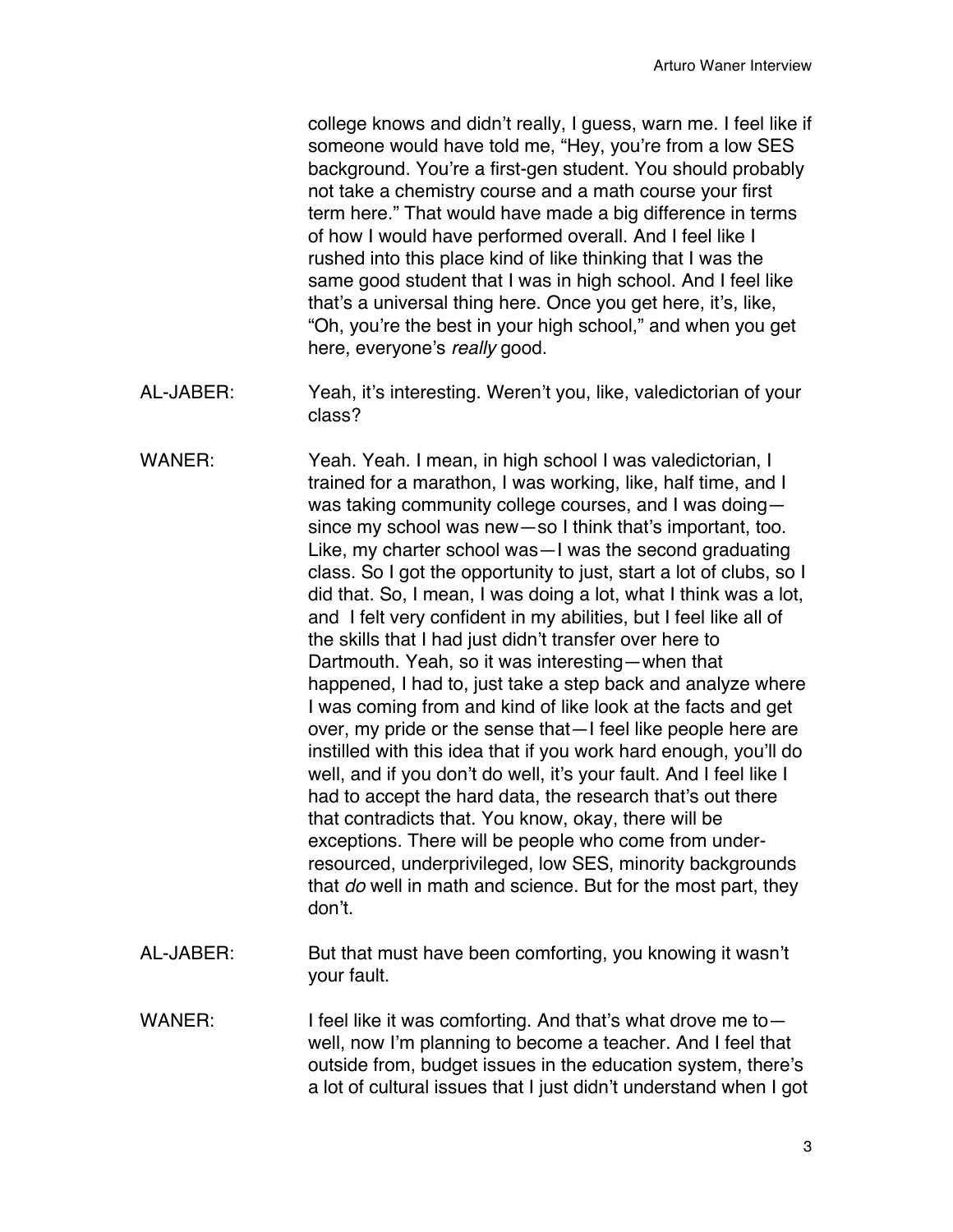here. I didn't know how to argue for a grade. I didn't know that office hours were a thing [Chuckles] you know? I feel like in urban schools, for the most part the teacher is out of there; as soon as it's 3 p.m., he's gone.

And just talking with other people here that come from suburban schools, it's completely different. The culture is just—you know, your teachers are there; they'll stay with you after school and do clubs with you. You know, you can go to another—I feel like a lot of people here have gone to other countries to study a second language.

My school didn't even have, like, labs for chemistry. We were a new school. Our first year, we didn't even have a building. We rented a church, and that's where we went to school. And we walked over to—we still do that. I mean, right now we walk over to a park for PE.

So I feel like if someone would have, asked or maybe just told me, like, "Hey, if you didn't take AP chem, you should probably not be rushing into chem your freshmen fall" or "If you've never done a lab before because your school didn't have a laboratory, you should probably think about that option a little bit harder." And I feel like no one did that. I kind of had to learn the hard way, on my own.

And I guess one of my goals as a teacher will be to let people know that, "Hey, you're gonna be outgunned, you're gonna be out-resourced, and you're probably gonna be working, you know, 10, 15 hours, one or two jobs while you're in school. Keep that in mind when you're picking your classes. Keep that in mind when you're trying to figure out your major. You know, this has nothing to do on your ability. Like, this has nothing to do with how smart you are or how much you can do; it's just has to do with the reality is if you're working a job or two while you're on campus because you need to pay for your classes, those are 10 or 15 hours that other people have to study," you know?

- AL-JABER: Yeah.
- WANER: "And you don't even have that." [Chuckles.] So there's little things like that I've learned here that I feel I can definitely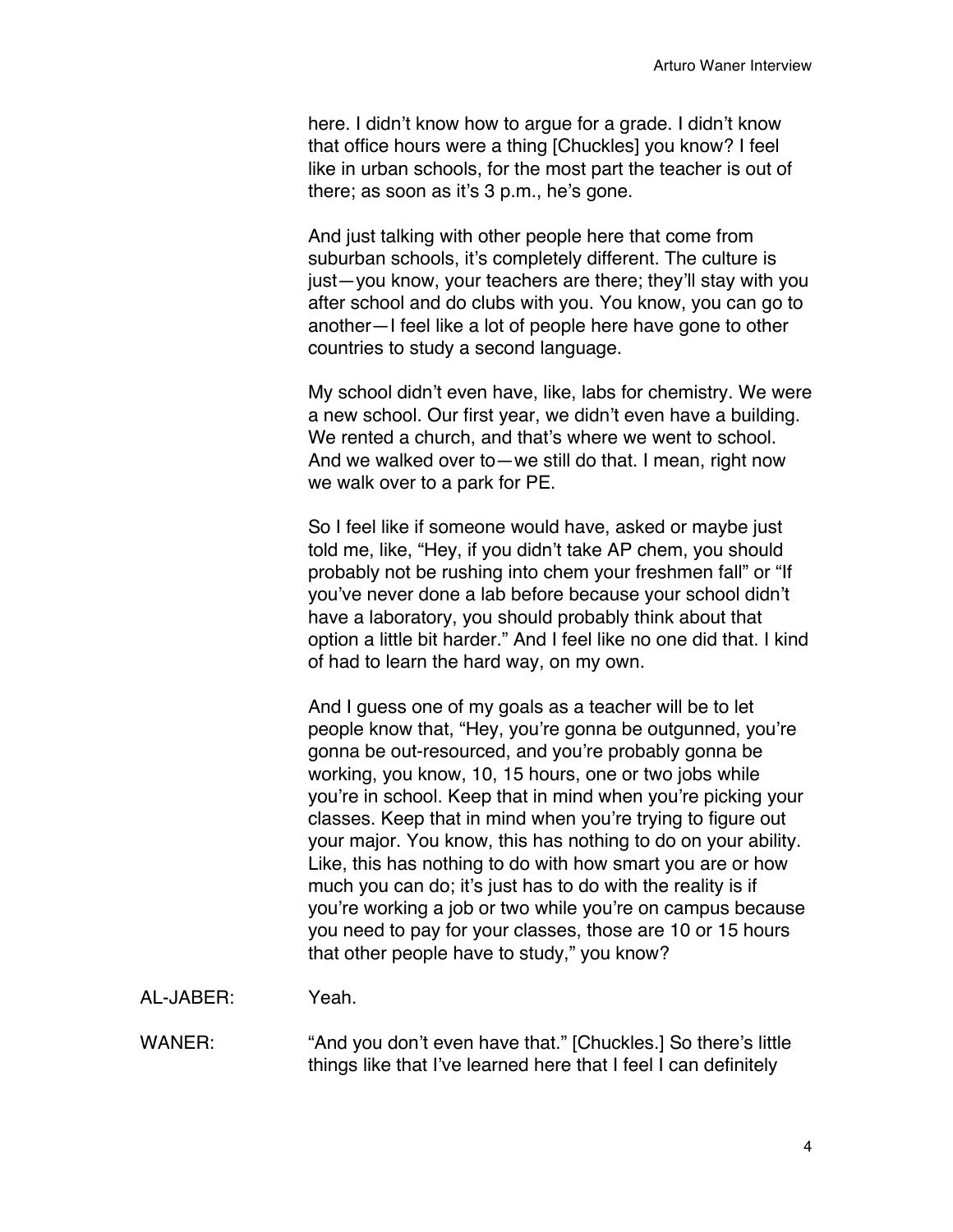take back to South-central and kind of like pass on to whoever is going to come after me.

- AL-JABER: Yeah. But you felt when you got here that you were at a disadvantage.
- WANER: Yeah, I just didn't understand the why. Like, without that knowledge, I feel like I was just, like, *Oh, crap, everyone is just smarter than me.* You know? *They're just smarter.* And I feel like that might be, like, a common experience. But there's a difference between, *Oh, okay, I'm just slower* to *Oh, crap, everyone's getting it on the first try, and I'm still trying to figure out step one,* you know? Yeah.
- AL-JABER: Yeah. I just had an interview with another student, and she was a really great student in her high school, one of the smartest there, and she was telling me the exact same thing, that her high school failed in terms of making her ready in math and science, and she also said the exact same thing, that she was the smartest in her class and that when she got here, it was, like, you're surrounded by all these other smart people who are also smart in their class, so it must have been an intimidating environment at first.
- WANER: Yeah. And I feel like the longer I'm here, the more I realize how many opportunities and resources I didn't have. Again, I don't know if this is specific to my school, but we had a very limited number of AP classes and, like, people here taking, like, AP chem, AP bio. I just didn't have the opportunity to take that. I feel that's another thing that the school as an institution can kind of look into. You know, all right, let's look at what opportunities they had. Because I feel I did pretty well in high school, but I lacked opportunities that others didn't.
- AL-JABER: Did you reach out to any professors, academic advisers or even other students at this time to try to figure out what's going on?
- WANER: Yeah. I mean, we had an academic dean, your first-year academic dean or your dean, your mentor, your adviser. Advisor—that's the word. And, yeah, I went over with him, and I was, like, "Okay, you know, these are the classes I'm thinking of taking. What do you think?" And he was, like,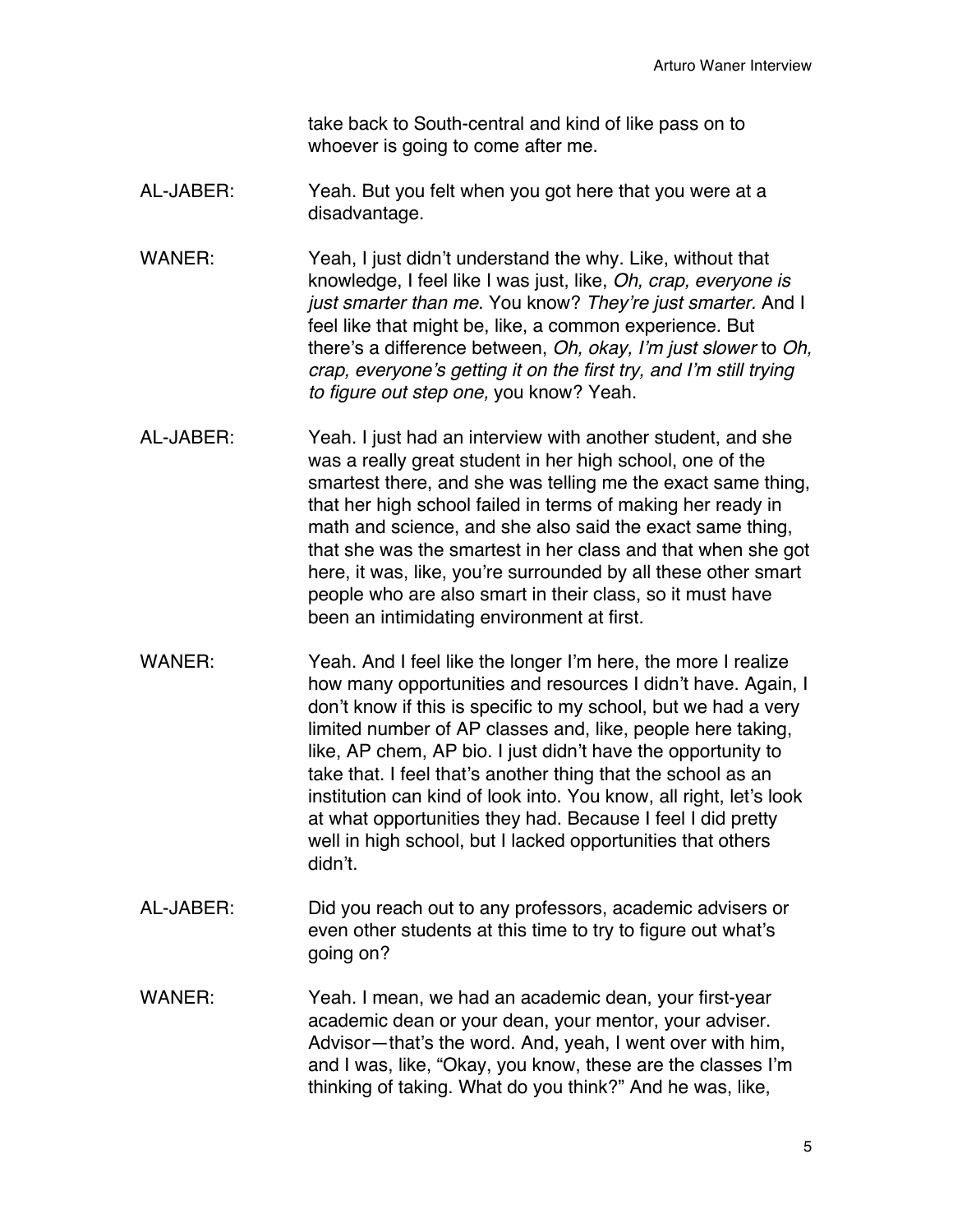"That's fine. Go for it. You should be fine." You know? So that wasn't helpful at all. I mean, when someone tells you that—if someone tells you, "Yeah, you can do it" and you're not doing it, I mean, my reaction was to keep trying because, you know, if someone tells me I could do it, so I should be able to do it, someone that works in the school, whose, you know, role is specifically to be my advisor, told me I can do it, so my mentality was, *Okay, why am I not doing it? I have to keep working. I have to keep studying. I have to keep doing this or that.* But the gap was too large. It was just too large.

- AL-JABER: How long before you changed your major?
- WANER: When I came back. When I came back, I had to reassess my abilities and my goals.
- AL-JABER: When were you suspended? What year?
- WANER: My sophomore year? Or my fresh-—the end of my freshman year, I think.
- AL-JABER: That's good. It happened early on.
- WANER: It happened very early on, yeah. So I kind of picked up from there and figured out what I wanted to do pretty fast after that. So now I'm an Hispanic studies major, and I'm minoring in education and women and gender studies, and I also got into the teacher education program. So I'm getting my credentials now, so I'll be able to kind of like teach right off the bat.
- AL-JABER: And so, outside of academics, what was it like when you first came into Dartmouth? Did you visit the campus before you got here?
- WANER: Yeah, with the program I got into —so I was in a program in high school called College Match, which was one of the opportunities I really appreciate and feel like I definitely that a lot of people from South-central don't, which is a program that gave you SAT prep. They brought us to the East Coast and showed us, a lot of—you know, Bates, Dartmouth, Harvard, Brown, Wheaton—just like a handful of schools that I otherwise wouldn't even know existed. Again, I'm, a firstgen student, so my parents wanted to help me; they just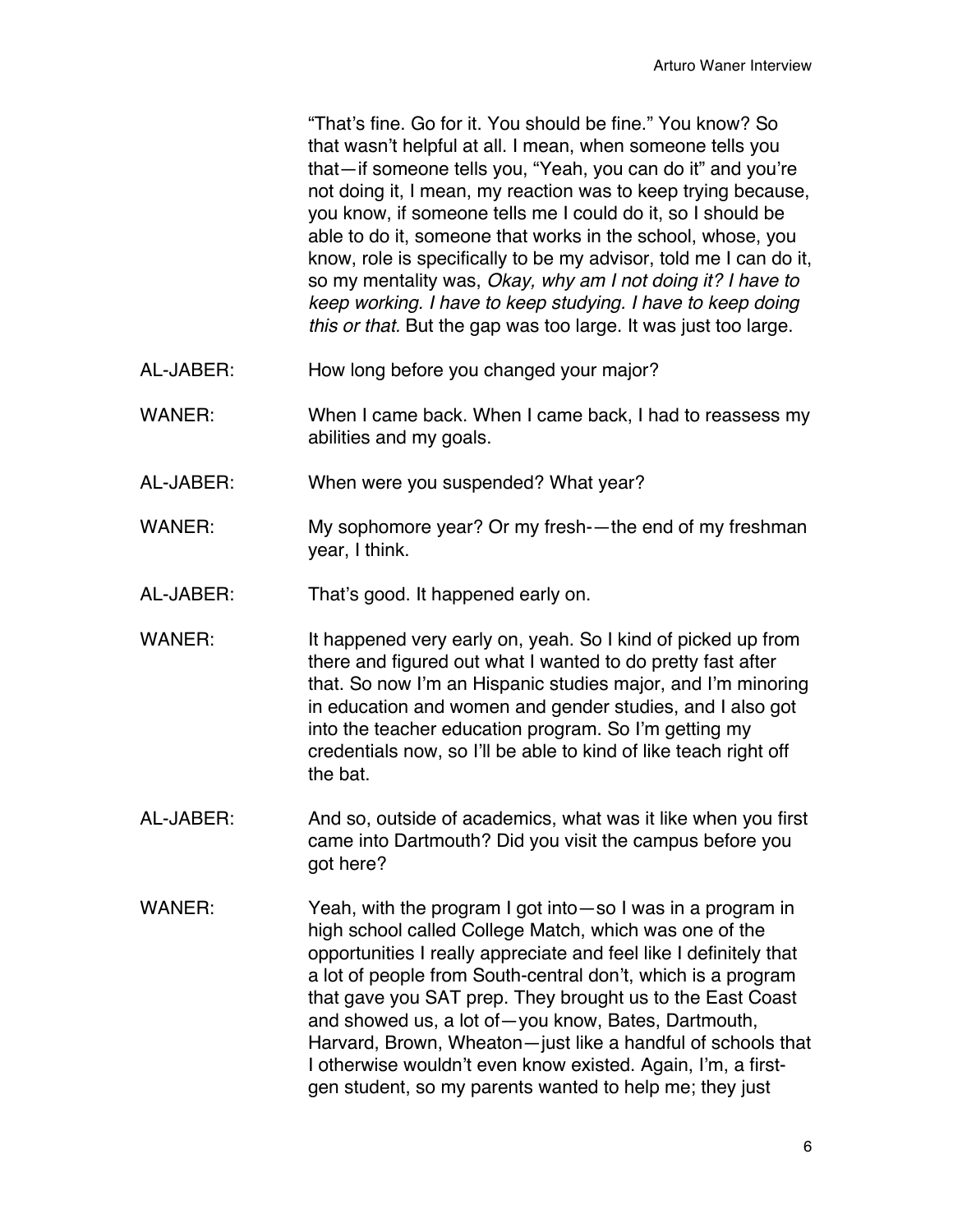couldn't 'cause they never went to college, so it's not like they could. I figured everything out on my own.

So that program did that, gave us SAT prep, and helped us write our personal statement and stuff like that that I feel normally people get out of their school. But, again, this was a competitive program. There were four or five schools involved and only, like, five, eight students from each school. So, we had the opportunity, but basically if you weren't in the top five students in the school, you didn't have that opportunity, you know?

And that's one of the problems I see with the system right now, is that, all right, let's see who does get the opportunity, and you might have been a .01 difference in the GPA, but that's sealed your deal, you know?

- AL-JABER: Yeah. Sort of, like, people are reduced to numbers.
- WANER: Exactly. And, I mean, that program was good for me. Honestly, that's what got me here. I feel like that program is what got my foot into this prestigious school where—you know, just the knowledge that these prestigious schools were out there. Because, growing up, my parents told me, "You're gonna have to go to college," but that was it. You know, "Go to college." They don't know the difference between a state school, a private or a community college. College is college. [Chuckles.] It's the one thing. And I feel like that program kind of like educated me on, okay, you have your privates, you have your UCs—I'm from California—you have your UCs, your Cal states. And, this is how much you're going to have to pay for this school; this is how much you're going to have to pay for this school. You know, they broke it down for me, and the things my other, I guess, sources of information couldn't do.
- AL-JABER: But it's kind of a big deal. Like you said, you could have gone to, like, a state school, but to be a first-generation college student and you got into Dartmouth, did you feel a lot of pressure to live up to that—
- WANER: Like, I guess, previous expectations?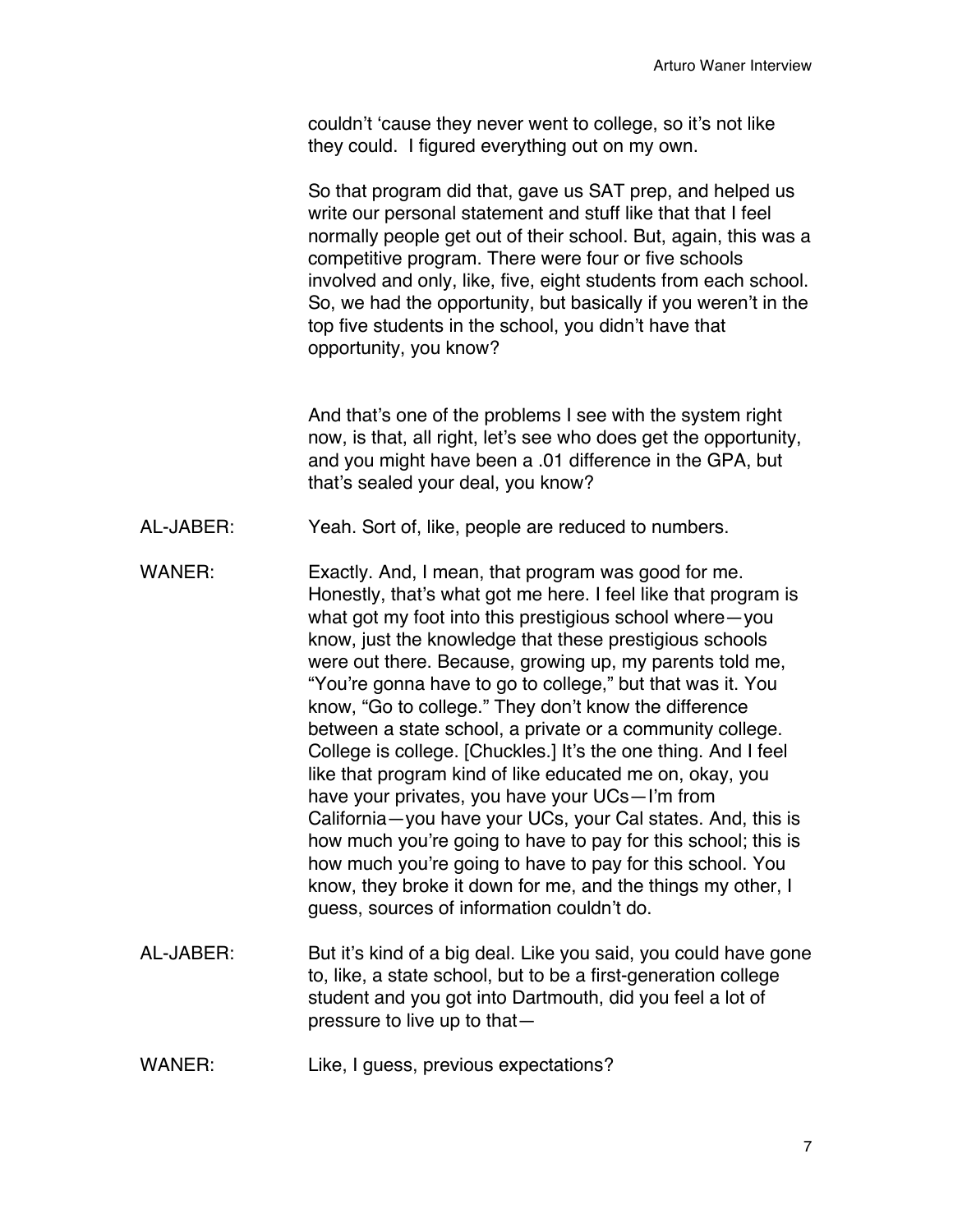## AL-JABER: Did you put pressure on *yourself*?

WANER: Yeah, yeah. I feel like—I mean, one of the reasons I did well in high school was because I had that kind of like the whole way. And I think I might have been too ambitious right off the bat.

> And, yeah, I felt pressure because so far, —well, we have a big family. You know, my mother has, like, seven siblings, so we have a big family. Out of every cousin I have, it's only been me and another cousin that have gone to college. So I guess in terms of pressure from family, it was just there because, I have a lot of little cousins, 'cause—I have a lot of younger cousins, so I'm kind of the example or since I've been doing well in school for a while, I'm always the guy who'll be, "Do what he does. Do well in school and," you know? "Do what he does." And I failed that time, so I did let down a lot of people. So, yeah, there was definitely pressure there. But I had to get over it.

- AL-JABER: When you got here, did you reach out to other firstgeneration students? Because right now I'm aware there's a group, but was that set up when you first came here?
- WANER: I went to a meeting once, and it just—I mean, I didn't know why I was there. It was kind of like a little meeting, and there were very few people who actually went, and we didn't really talk about anything.
- AL-JABER: Oh, I see. It wasn't productive.
- WANER: Yeah.
- AL-JABER: But outside of academics, when you got here, how did you establish your sense of community? Did you go on the DOC trips?
- WANER: Yeah, yeah, I went on a DOC trip, and I feel like my first—I guess—I couldn't really blend in or fit in here. I feel like one of the main reasons was because of the wealth. Like, coming in here, I wasn't aware of my SES background. It just wasn't—didn't register because everyone around me was like me, you know? Everyone around my school was a low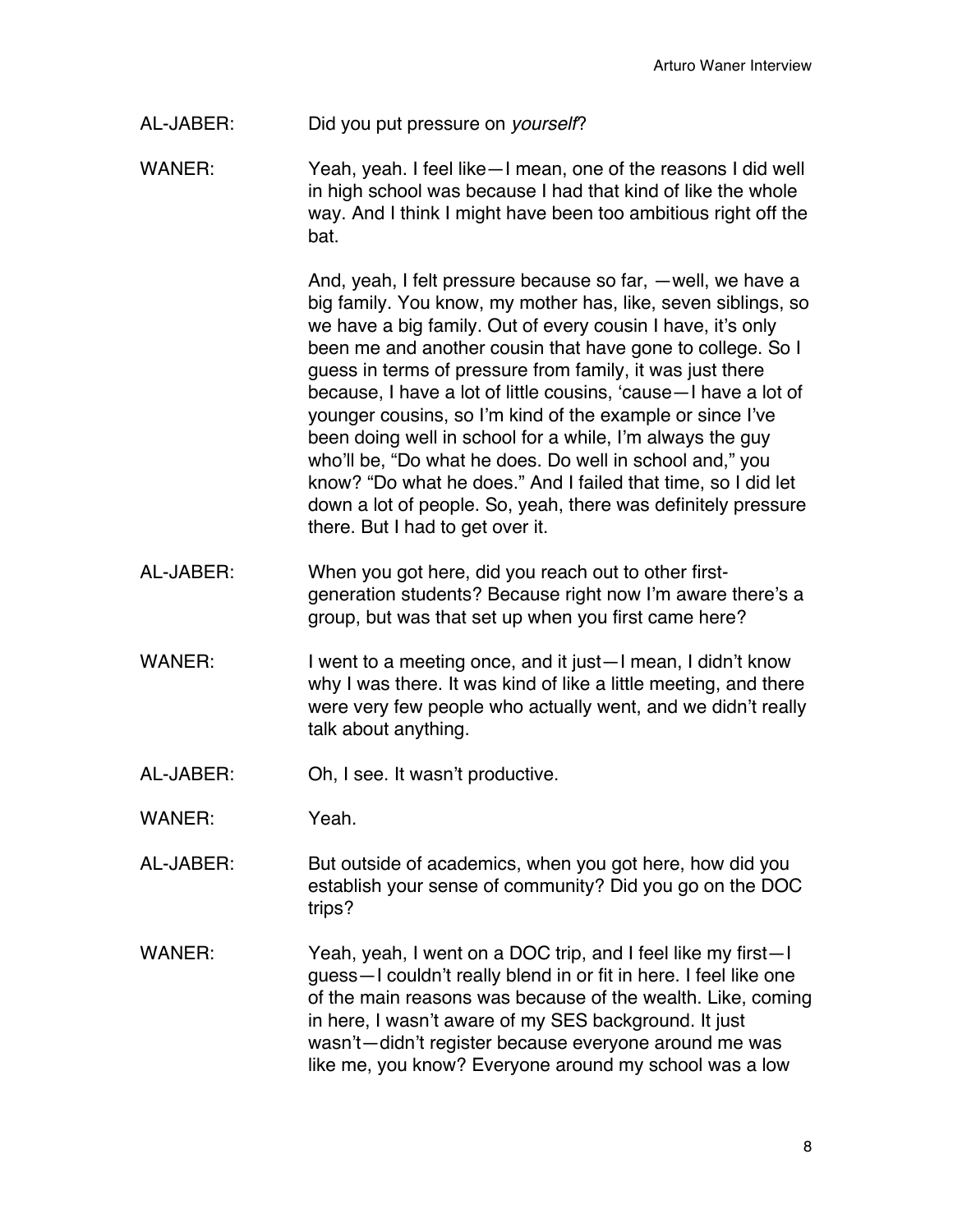SES, so we didn't really feel a difference between each other.

But once I got here, that difference was very clear. You know, just in daily conversation. It was, like, "Oh, you know, I went to Spain last summer for vac-—'cause I wanted a vacation" or "I'm leaving school this weekend, and I'm going to go visit my parents" or "I'm going to fly over to blah-blahblah," you know? "For fun." And I've never—I mean, the only time I've left California was to come here, and the only time I left L.A. was, like, a wedding, and we went to Santa Barbara. So I was in a very small bubble economically, geographically, culturally, across the board. It was just a very small bubble.

And what struck me the most was the wealth here and just how much wealth people have. I feel like I've been working for myself for a very long time, and I don't know—the idea that your parents can just give you money [chuckles] is foreign to me because—I mean, my parents love me. They want what's best for me, but they just didn't have the money to be, like, "Oh, here's a hundred dollars" or like "Go get some new clothes" or "Here's five hundred dollars. Fly over and visit us for Thanksgiving or something," you know?

I've always earned everything—like, everything I have now, I've bought myself with my own money that I worked for, and that's been the case since—I mean, I've been working—I started working the summer after eighth grade. As soon as I was able to legally work, I started working. And I feel like that was because, again, I'm aware, I was always aware that money was tight. I wasn't aware that we were poor, but I was aware how money was, you know, tight.

So I never wanted to burden my parents by asking for things I didn't feel I needed. I feel like they gave me shelter, they gave me food, and they gave me a family, and that was all that they were required to do as my parents. Anything more than that was me asking for more.

So, you know, I started working, and I started buying my own shoes, buying my own clothes, buying my own school supplies, everything, paying for my SATs. You know, like, all that stuff I did on my own, and that's something I'm proud of.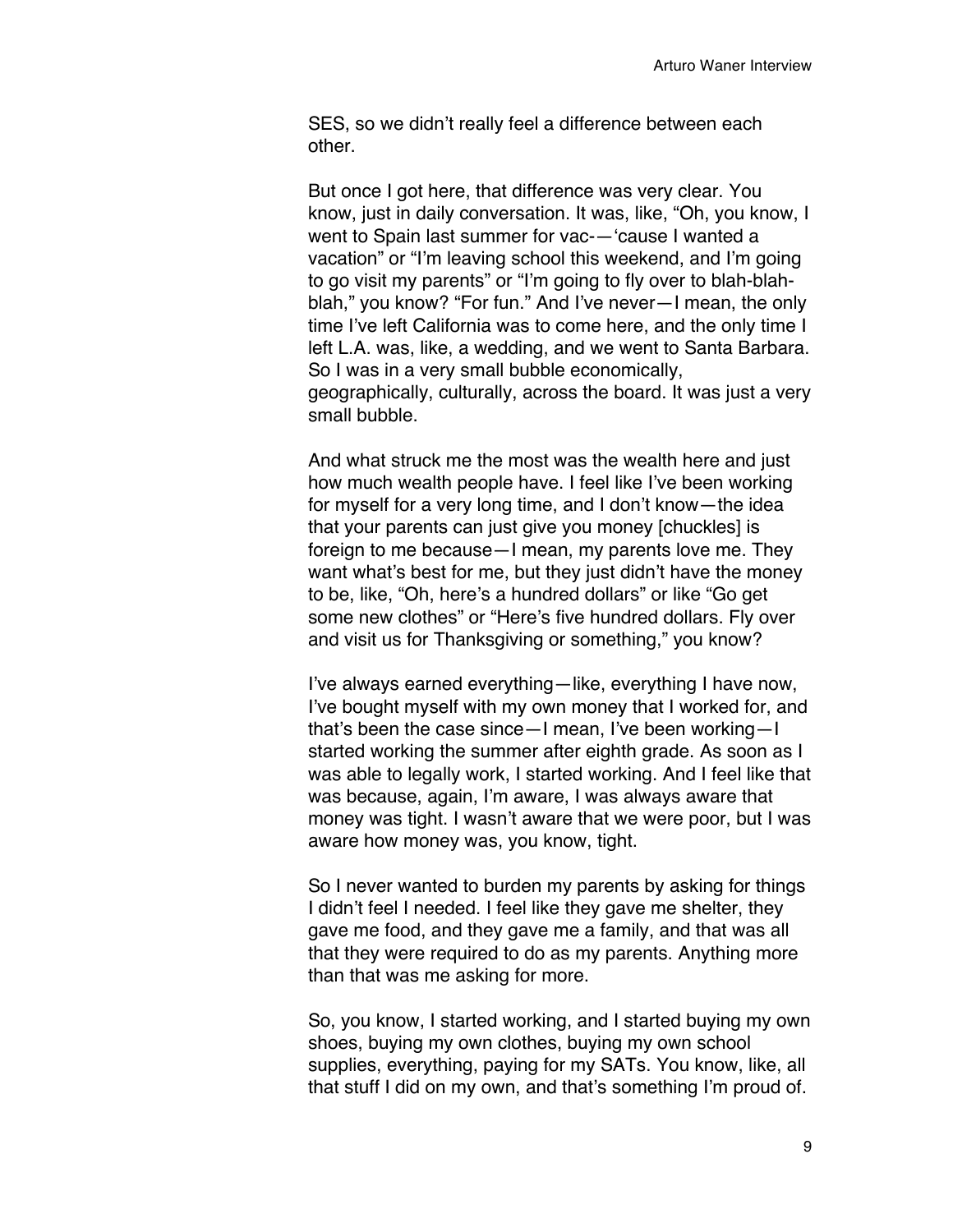And then when I got here, I just—you know, like, *Oh, no one does that.* You know? *They just ask their parents for money…and they get it.*

So just that—it was a huge, huge difference for me, I feel. Like the idea that you need money, you can just ask for it and you'll get it.

- AL-JABER: So you couldn't relate to the students, but could you tell them why you couldn't relate to them? Or was it…?
- WANER: I don't think they could understand that you had to work for your own money. You know, they were asking me, "Oh, why don't your parents give it to you?" And my reaction would be, like, "Oh, they don't have it." And then it would be, like, "Oh." And, you know, that's where the conversation would end.
- AL-JABER: Yeah, I see.
- WANER: So I feel—I mean, I've never been a very social person. I'm a quiet person. I've never been shy, but I'm just quiet. I don't talk a lot. I don't talk to people a lot, I feel that also played a role in it, but that's been the case my entire life. But I feel like when it did happen, it just always ended up around that. Like, we realize that there was a fundamental difference in how we viewed a lot of things. Because I feel, like, money but money connects to a lot of other things. So.
- AL-JABER: But that was sort of, like, when you first got here. But afterwards, how did you go about setting up—
- WANER: I mean, like, now?
- AL-JABER: Yeah.
- WANER: Like, right now I still see that all the time. All the time. But I found friends that have similar backgrounds. You know, we can relate. We can be, like, "Oh, my parents are kind of not doing so well this month. I'm gonna have to work an extra couple of shifts to send them a little help." I feel like that reversal of roles is a big factor with whoever I connect with. You know, like, if your parents aren't supporting you and you're actually helping them when you can, that's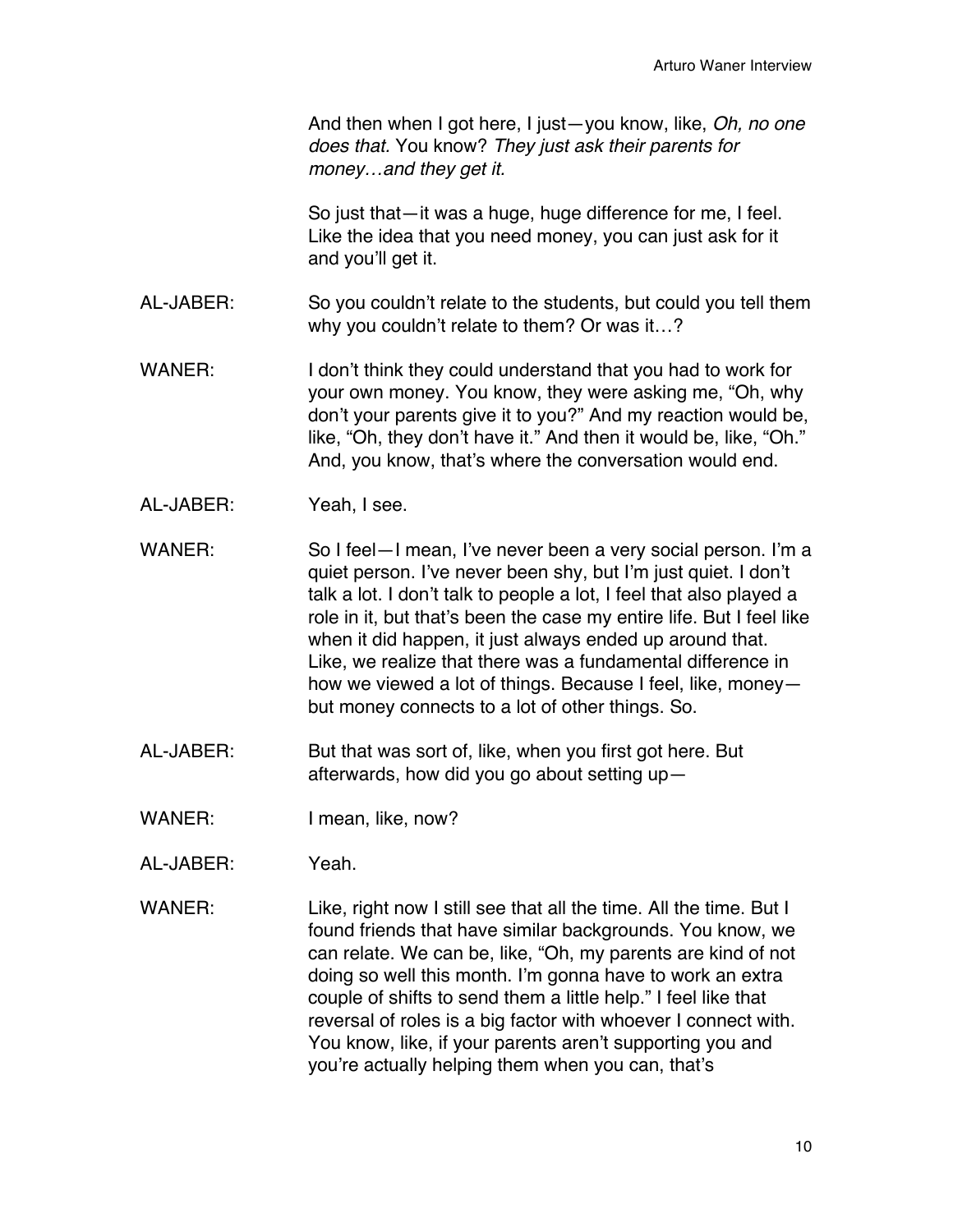automatically something that I can—that we share that I don't share with 90 percent of the campus here, you know?

So I feel like similar SES backgrounds have—that's kind of how I found my friends.

- AL-JABER: How did you meet these students on campus?
- WANER: Through—I don't know. I feel like I just ran into them at some point, usually at work, you know. We're working. We talk, and then you get to know each other, and you find out that you're working because you need money. "Okay, why do you need money?" And you get to know each other. I met a couple of people through mutual friends.

So when I came back—so I had a very small group of friends my freshman year. It was, like, two or three people. And after I left—after I was suspended—after I came back, that group kind of like split up and found their own little group of friends, so I met a lot of people that way, because my old friends met new people and those people were similar to them and they were similar to me, so it worked out that way.

- AL-JABER: But it must have been—was it a shock coming from California? It's hot all the time.
- WANER: [Chuckles.]
- AL-JABER: And there's a lot to do. Was it a shock adjusting to New Hampshire life?
- WANER: Yeah, yeah, it definitely was, just because I'm not used to it. I'm not used to being so relaxed. Nothing happens here. I mean, like, nothing happens. Like, no one gets shot, no one gets stabbed, no one gets mugged. And I feel like that's what I'm used to. Like, getting here, I was just like, *Why isn't anything happening? Why is it so calm?* I wasn't upset; I was just confused. And, like, when I go back home and that feels like home—you know, like, if that's happening, like, *Aw, that sucks.* But that's home.

And that's kind of like what me and my friends talk about sometimes. You know, like, we've been desensitized what's the word?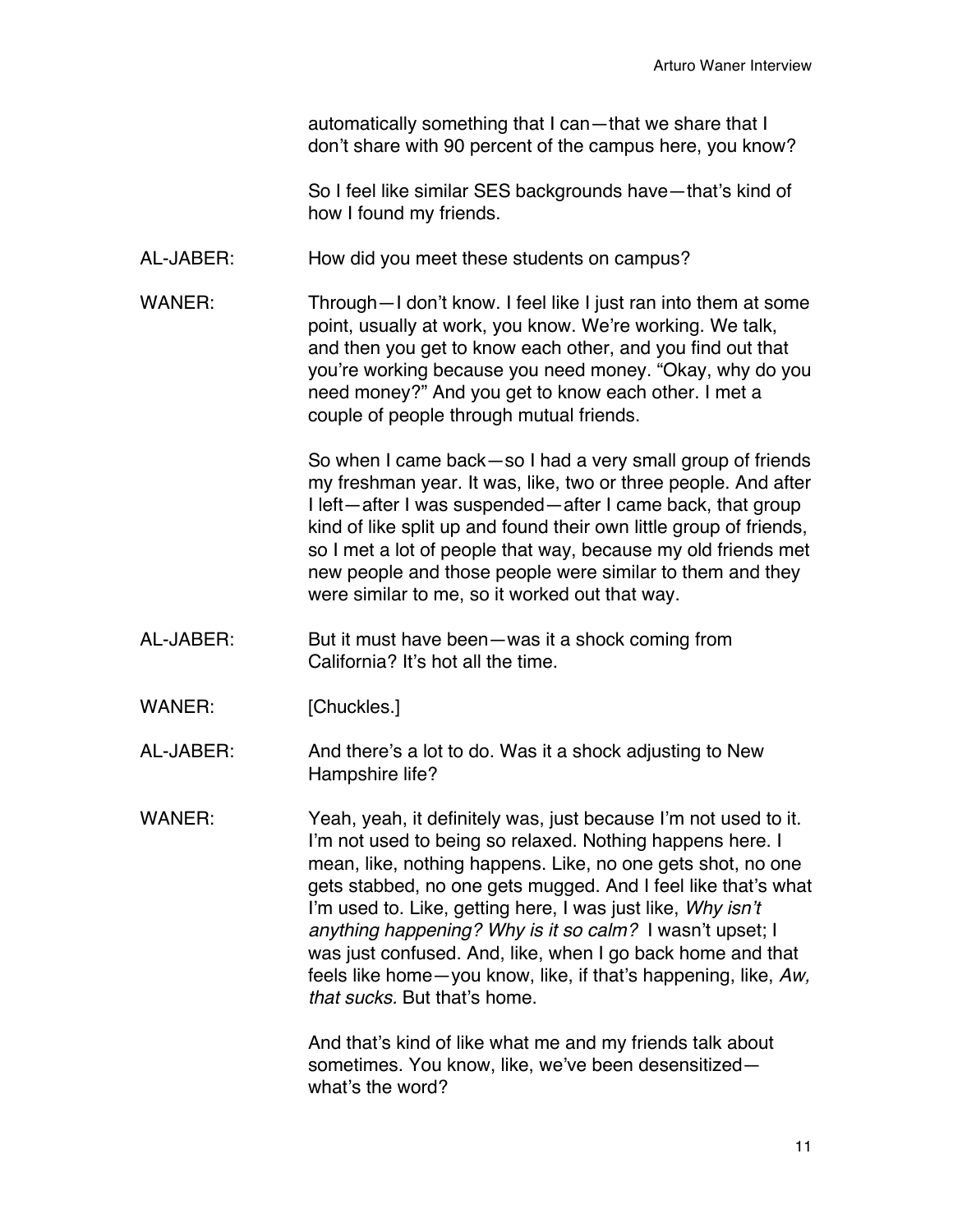## AL-JABER: Desensitized?

WANER: Yeah, that's the word, desensitized to violence, and when we tell other people what we've gone through, they're, like, shocked. [Chuckles.] And we're, like, "Well, that's what happens. You know, it happens all the time. It happens to everyone where we come from." So, I definitely adapted to Dartmouth, to New Hampshire, but just because it was so easy, I didn't have to worry about anything.

## AL-JABER: I see.

WANER: So in that sense, it was easy. I could go out whenever I wanted and didn't have to worry about what color I'm wearing or who's going to—you know, what I actually have on me. Like, back home I would never walk with my iPod out and my earphones on 'cause that's like asking to get your iPod stolen. So I feel like in that sense, it was pretty easy because it was safe. I had nothing to worry about. I feel like it was more difficult in the sense of, like, finding people that were like me, that thought like me, that worked like me, I guess. And but then in a practical sense, it was smooth.

- AL-JABER: It's interesting that you say nothing's going on on campus because a lot of people say that there's too much going on on campus, especially, like, with these bias incidents that have been going on.
- WANER: Yeah. I mean, I agree that I guess being here four years, I can see why that's a big deal. But back home [chuckles], that would not be a big deal. It happens all the time. But I agree that it's a big deal here because, you know, we're not in South-central, we're in Dartmouth, where everyone's supposed to be intellectual, everyone's supposed to be informed, educated. So in that sense, it scares me because, you know, for better or worse, the people that come here are gonna be in positions of power after they graduate. And if these are the people who are going to be the bosses, the people in charge and these are their ideas and that's how they're going to treat the people that work under them and, just statistically speaking, it's a lot more like my family is going to be working for them than someone else from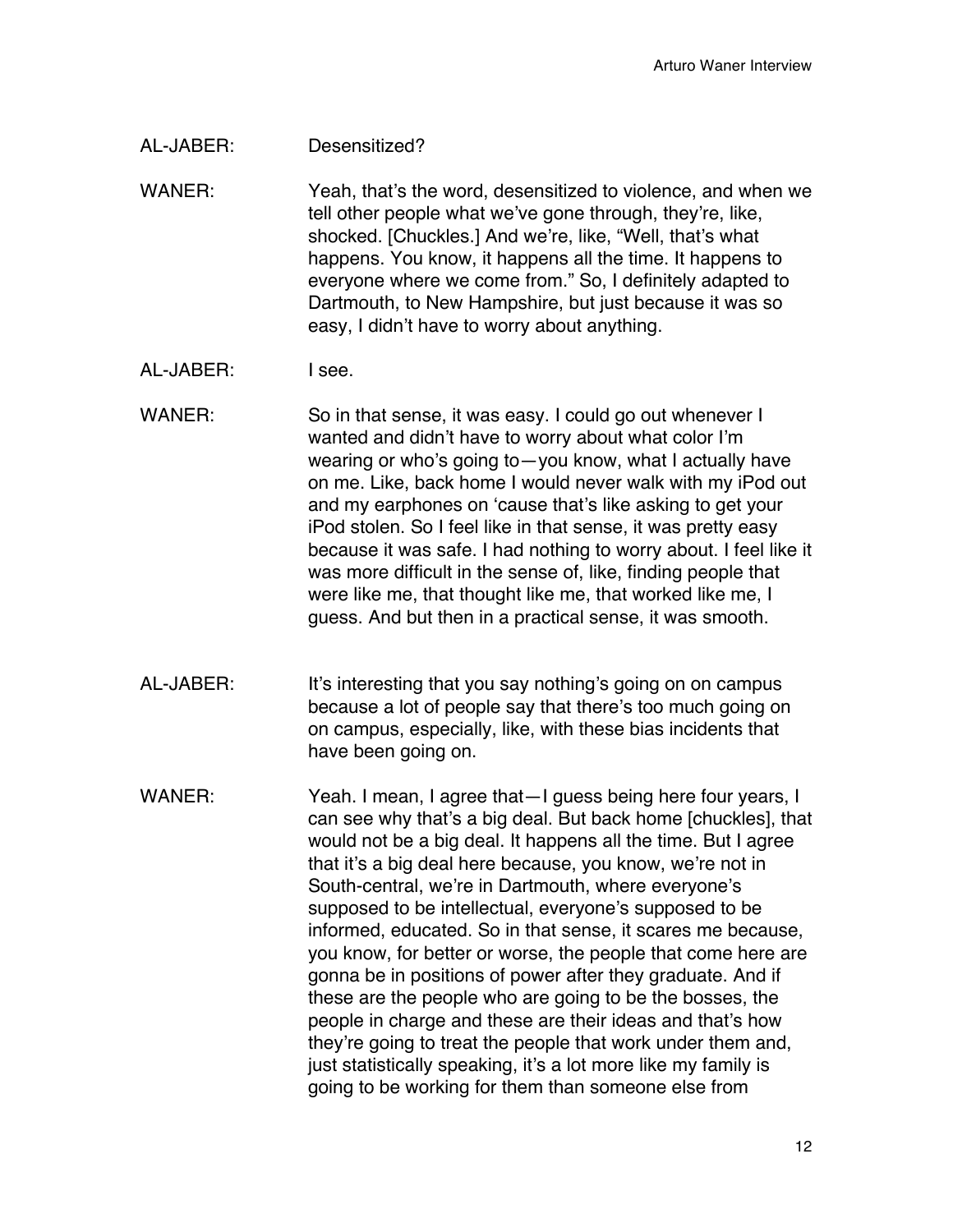Dartmouth, you know? So in that sense, it scares me because if someone that comes here still has those ideas, then, yeah, it's scary because it kind of keeps the system going.

I feel like, again—I go back to how people think that—have this ingrained belief in meritocracy. You know, if you're smart and you work hard and you do your job, you will get here; everyone can do it. But the reality is no, not everyone can do it. You know, if you went to my school and you were number six instead of number five—you know, how much—you know, by a 0.1 GPA, you're automatically, like, out. You don't get SAT prep, you don't get to know that there's schools outside of California. So how fair is that?

- AL-JABER: So are you trying to, like—have you reached out to administrators or anything to try to get them to change their perception of how they—
- WANER: I'm actually working for the First-Gen Network. So I'm working with OPAL, the Office of Pluralism and Leadership. And, yeah, you know, I'm trying to do little things like that that'll help a little bit. I feel like, you know, I'm the intern and OPAL is only one office, and OPAL is taking on a lot. You know, they're dealing with a lot of things. But I feel like I'm trying to do what I can do here to make it a little better, at least for the '17s, '16s. And I feel like I've—to some level, my friends and I have done that.

You know, as seniors, we meet freshmen, and they're, like, "Oh, I'm gonna take Math 8 and Chem 5." You know, we tell them, "Okay, maybe you don't want to take both of them at the same time. You have time. You can take math your freshman fall and then take Chem 5 your winter term. Take your time. There's no rush. Take two classes—you know, balance your classes out. Take a class that's relies on exams, and take something you like for fun, and take something that's kind of challenging but not too challenging—you know, something that you still enjoy but it still pushes you a little bit."

And I feel like there's been a lot of small projects like that, small things like that that make a difference, at least with the younger—with underclassmen that I've spoken to. Like,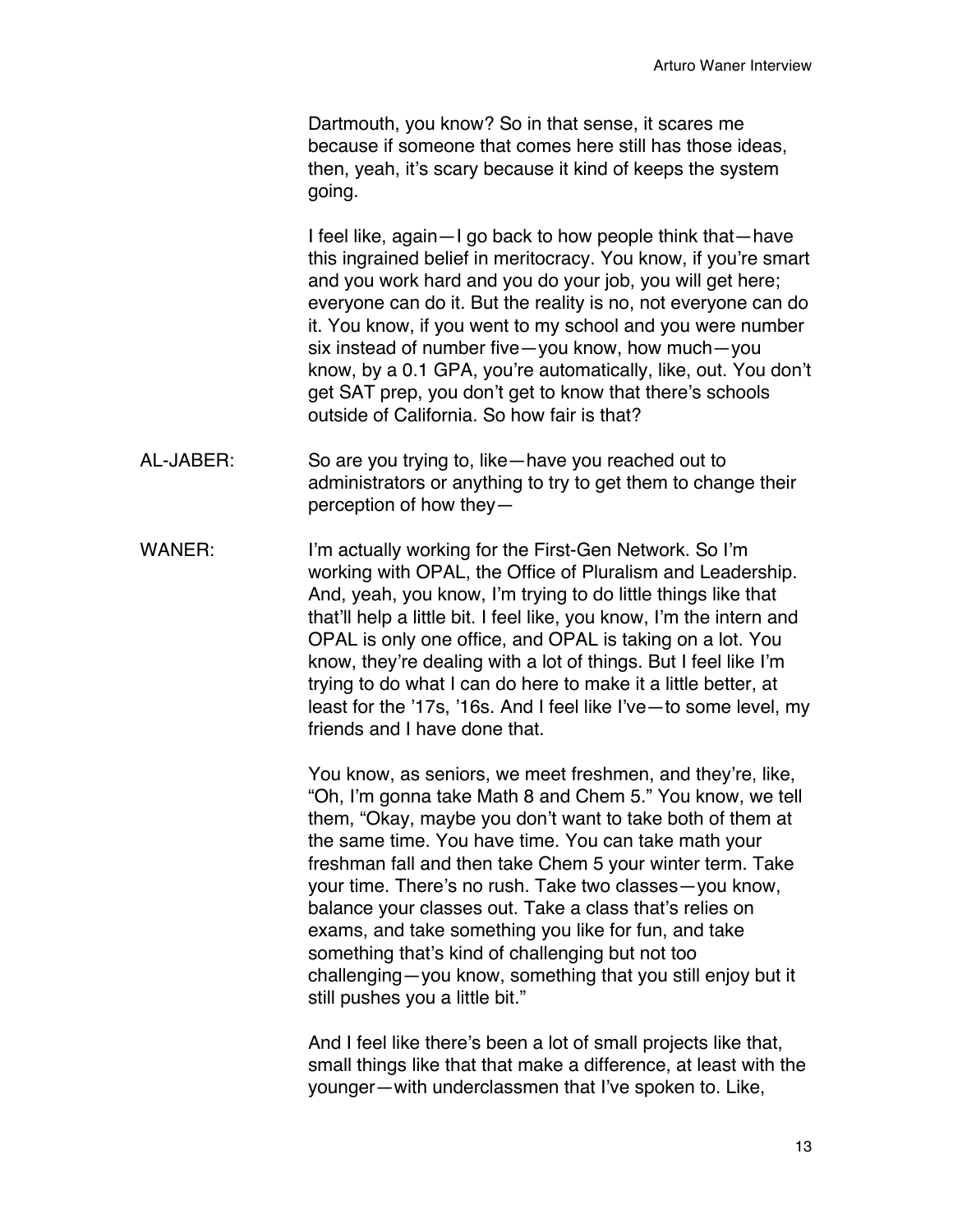they're like, "Okay, I'm glad you told me not to do that because I'm struggling now, and I can only imagine how I'd be struggling if I'd taken two math or science classes instead of one," you know? So it's very little things like that, which is I feel like all I can do for now.

- AL-JABER: Do you feel like you'd be able to do more as an alumni?
- WANER: As a rich alumni, maybe. Yeah, maybe as a rich alumni but not as a regular alumni.
- AL-JABER: Yeah, you have a very practical view on all this.
- WANER: Yeah. I feel—that's how it is. There's a lot of systemic issues wrong with the education system, with Dartmouth, with economics, you know? But I'm focusing on what I consider are my people, which happen to be low-income, minority, first-gen, under-served students. That's what I know, kind of like what I learned when I was like, *Okay, what do I know? What do I actually know about? What can I talk about?*

I come from there, you know? It's very different to have a teacher that comes to Dartmouth and then becomes a teacher who went to a suburban school than to have someone that came from the same school that you're in, you know? —that knows that you don't have labs or maybe you should try to take one at the community colleges. If you want to be an engineer, you know, go to a community college; take a chem class there. You'll have labs there. You'll have—you know, try it, and then if you can handle it in high school, then you'll have a better shot of handling it in college. But don't go—if you don't have an AP chem course, don't go right into, like, regular chem in college.

I have a lot of ideas, but I feel like, again, they're based on personal experience. What I'm trying to do now—the reason I decided to minor in education was, like, *All right, this is kind of what I've gone through, but let's see what the research says*, and I've consistently found research [chuckles] that basically supports or that aligns with my experiences here. So that kind of like—what's the word I'm looking for? [Snaps fingers four times.]—supports or confirms that what I've gone through isn't unique. It's universal, at least in America, in college, in higher education. And I've definitely, like—have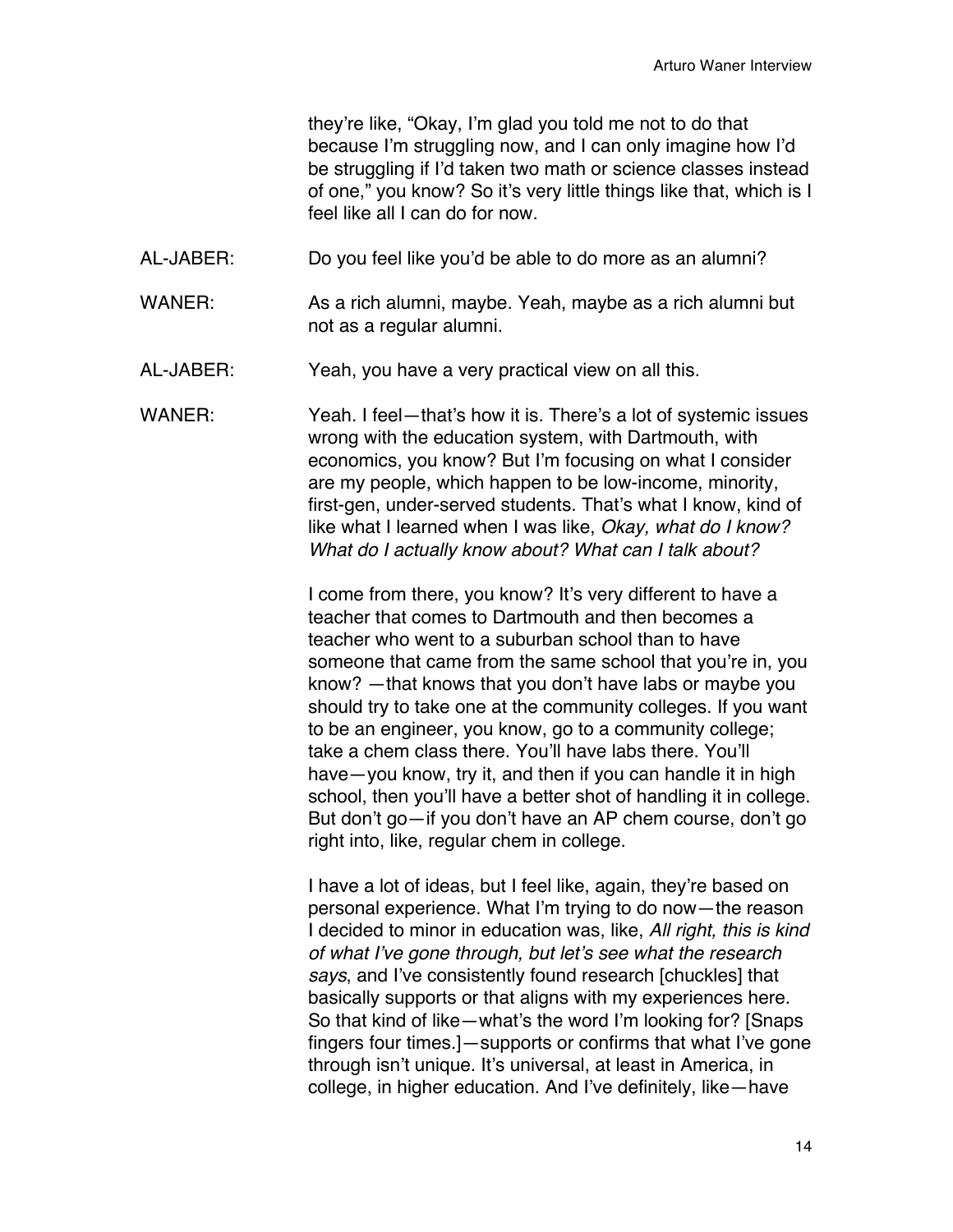very specific ideas on what I can do, just based off research. And I feel like that's a little better than personal experience.

- AL-JABER: So what was it like—what is it like, maybe, if you're still working, juggling the demanding courses that you're taking and work? Do you find it got easier over time?
- WANER: Yeah, yeah. Yeah, it definitely got easier. I mean, the thing that scares me was that I've been working for a while, so I'm used to this, and it was still a struggle. And I can imagine someone that didn't work before, and I can only imagine, like, what a shock that must be: *Oh, crap; now I have to work in addition to taking classes?*

So, I mean, I definitely adapted to it here. I found jobs that I enjoy. I enjoy doing research to figure out how to help firstgen students. I enjoy thinking of ways that I can help by having a little study session or offering, like, a workshop in writing a paper or, you know, time management, simple things like that that I feel other people already have that firstgen students don't.

- AL-JABER: So we sort of talked about you being a low-income, first-gen student at Dartmouth. Well, what is it like being a minority on campus?
- WANER: Mmm, I feel like a lot of people have issues with that here. [Sighs.] It didn't get to me as much, just because I didn't have time to worry about that. [Chuckles.] You know, I was very much caught up in paying for school and doing as well as I could. So, I mean, as a minority, yeah, there's a lot of things that are different. Maybe the simplest ones, like food. Like, we don't get minority food. Foco tries, but it's, like, it'll be the special of the day. You know, it'll be, Mexican beans or something, Spanish rice. And, you know, they're trying, but it's, like—and I feel just being a—

I mean, just using my first language—so I think that, too, has also impacted me across the board here because unless I'm taking a Spanish class, I'm writing in English. And while my English is good enough, it wasn't, like, A material, you know? So I guess as a minority, you know, like, —sorry. There's, like, language things; there's cultural things. I'm sorry, I can't think of an example.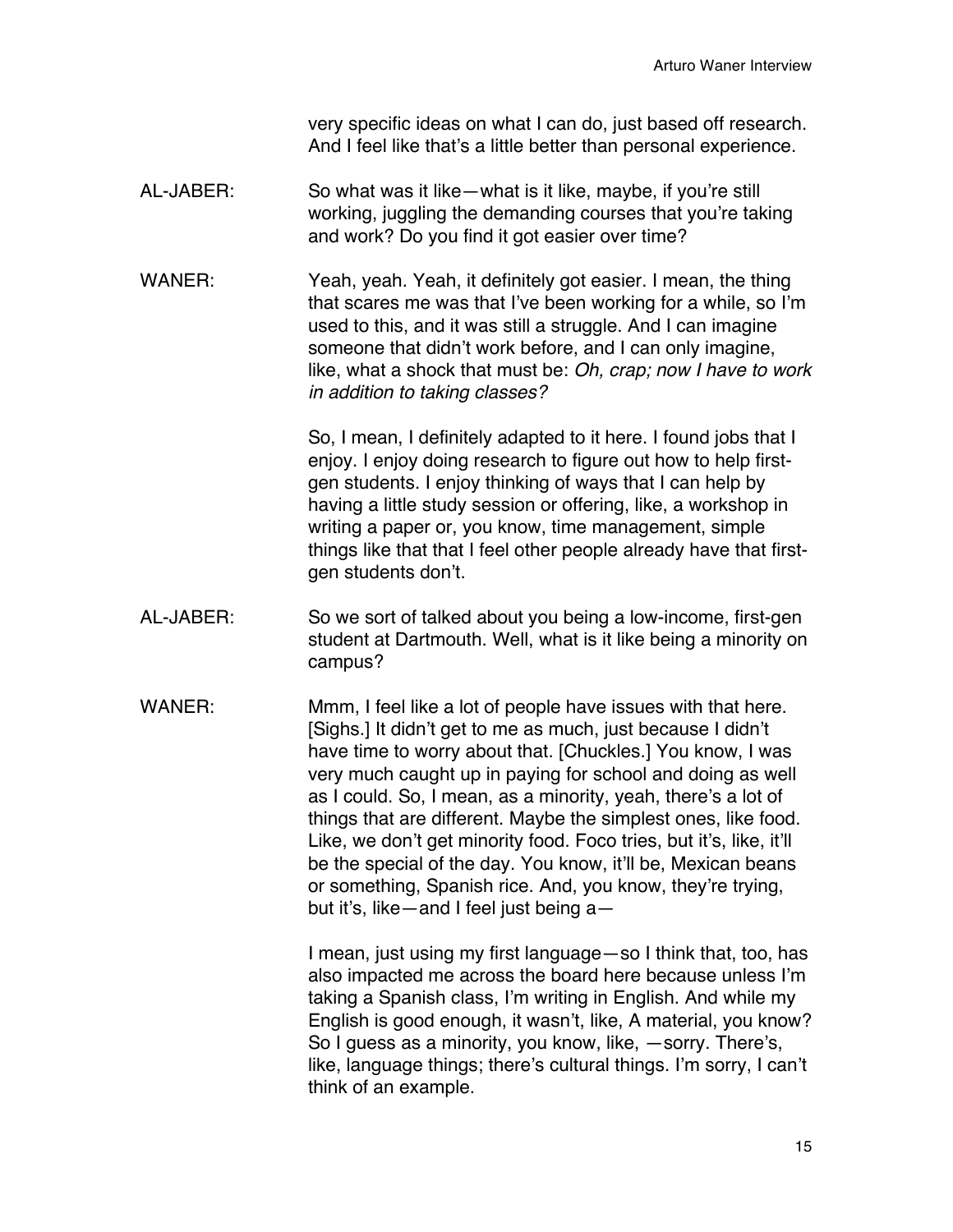Okay, the easiest one that I always bring up, because I think it's pretty simple and people just don't get it, is, like, these, like, themed parties they have. It'll be, like, Tequila Thursday, and everyone wears a sombrero and a fake moustache and a poncho. And it's all fun if you think that's what Mexican people are. But it's not fun if your grandparent is actually Mexican and wears that because that's who he is.

- AL-JABER: Yeah.
- WANER: So I think things like that—then, it's not to the point where I get upset about it or I don't make a big deal about it, but definitely I'm not comfortable with it, you know? I feel like if I had extra time on my hands, yeah, I'd get angry and I would be upset, and, I'd probably say something. But I'm struggling just to get work done and pay for school. I feel like it's a luxury. Being angry or offended is a luxury that I can't have here just because I don't have time for it. It all takes time, you know? Any action requires time. And as much as I'd like to reach out and be, like, "Hey, you probably shouldn't do that; it might be offensive," I mean, they're also students at Dartmouth—you know, like, if they can't figure that out on their own, I don't think I'm going to persuade them.
- AL-JABER: Yeah.
- WANER: Things like that, I guess, as a minority. There's been racial bias incidents, they call them now, which, I mean, I'm glad they put a label on it, but I feel like, again, it's a very soft label. You know, like, "bias" versus, like—I guess it's kind of like an umbrella term, but I feel like it'd be helpful to call it by what it is, which is racism, homophobia, misogyny—you know, whatever it is, call it by its name. Don't soften it up with "bias incidents." That's my opinion.
- AL-JABER: Are you a member of a minority group on campus?
- WANER: I was. I was. I was part of La Alianza Latina for a while. And it was fun, but I guess, like, one of the big issues with grouping people under an umbrella is that we're not all the same. So, I could be Latino and I could meet another student that are Latino, but if he's not, I guess, going back to low SES, if his parents are both engineers [chuckles], we have—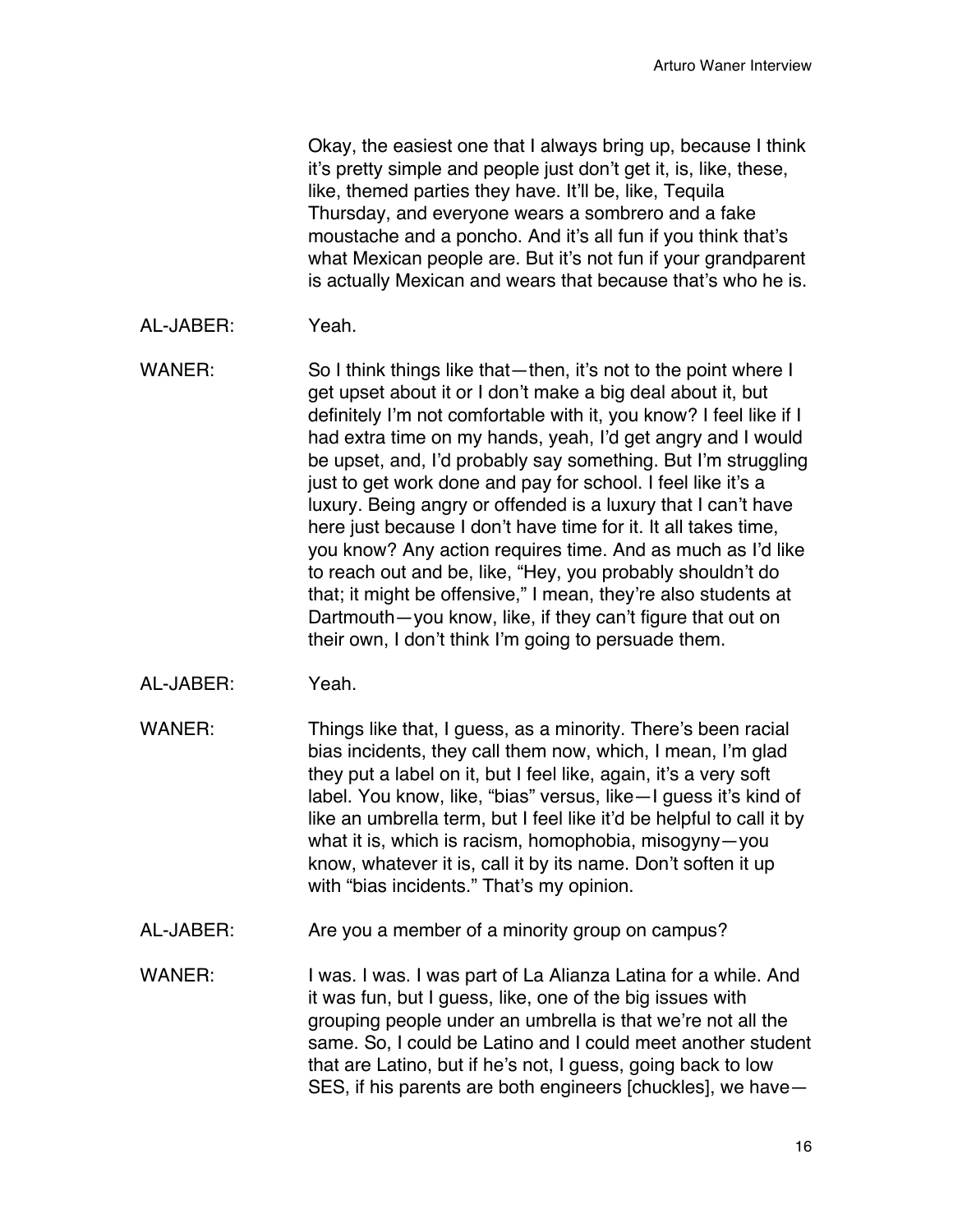I'll have more in common with a poor Caucasian person than I do with him, you know?

## AL-JABER: Mm-hm.

- WANER: And I guess kind of what I've gone with—like, my friends aren't bound by my culture identity or my ethnicity but more by, like, my ideas and how we think about things. That's kind of been how I've found my group of friends here and how I identify with people.
- AL-JABER: So did you distance yourself from that group because you felt like you weren't identifying with them?
- WANER: No, it was just—I mean, it wasn't intentional. It just happened. I feel like slowly I was less and less interested in what they were talking about, and eventually I was, like, *Oh, I could do other stuff.* And that was more interesting to me, at least.
- AL-JABER: So it sounds like you're saying that it's very hard to be here if you're not, like, privileged, if you don't come from a certain background, if you don't—would you say that's your assessment?
- WANER: Yeah. I mean—[Sighs.] It definitely has been, I guess, hard, but it is what it is. I guess, I've learned how to handle it. I am just nervous saying it's been hard because I feel like that implies some, like, helplessness, and I don't think that's the approach I've taken with Dartmouth. I would call it a challenge. It's been a challenge being here. AL-JABER: So could we talk a little bit about Greek life? A lot of students, when they first get here, they're sort of attracted to Greek life because it's a really easy, convenient way of establishing a sense of community. Were you ever interested in it?
- WANER: Mmm, I mean, I go to parties when they have parties, but, like, in terms of joining a fraternity? No. Again, it's very simple: money. I don't have X amount of thousands of dollars to pay to a fraternity every term. You know?
- AL-JABER: But would you join one if you could?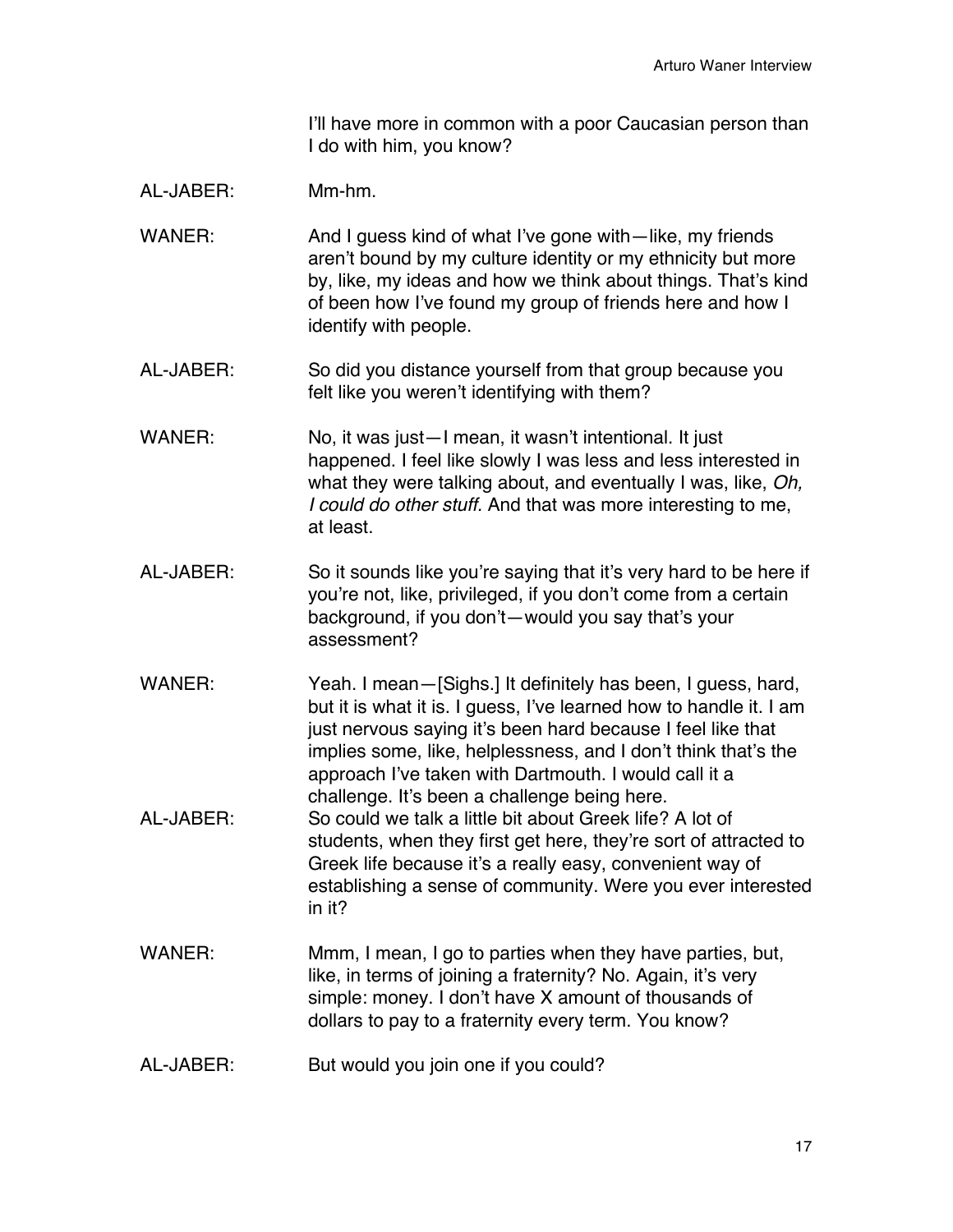- WANER: I don't know. I don't think I can—if I had the money, just my mentality wouldn't go towards that. I'd send it home, you know?
- AL-JABER: I see.

WANER: You know, if I had an extra - I don't know how much it costs to be in a fraternity, but I'm pretty sure it's in the thousands.

- AL-JABER: Oh, really? That's a lot.
- WANER: Yeah. I mean, if I had an extra thousand bucks, I would send them home. I can make friends another way. [Chuckles.] I don't feel I've needed—like, so, I have made this metaphor or at least, like, analogy before, and I don't know if it applies, but it kind of makes sense in my head. But where I come from, there's also an organization that's a group that you can get into that—you know, you'll be a "brother"—you know, quote-unquote, "brother." And they'll have your back, and you'll have, you know, economic opportunity or network opportunities. And they're gangs. [Chuckles.]
- AL-JABER: Yeah, I was just about to say.
- WANER: They're gangs. So, I mean, I feel like the reason we don't call these things gangs is because we're at Dartmouth. [Chuckles.] But, I mean, I feel a lot of parallels between gangs and fraternities. And, I didn't get to where I was that way, so I feel like I've gotten here on my own and I can get through it on my own, and that's something I'm proud of.
- AL-JABER: It *is* something to be proud of.
- WANER: Yeah. The whole, like, community thing-it's never been a big deal for me because, I come from this background where, people will call out your community and people—if you're in a gang, they will—you know, your homeys will back you up 'til the end. I don't doubt that. It's just the community I've had wasn't reliant on benefits. It was more like: Okay, we agree. We're friends. You care about me. I care about you. That's fine. You're my friend, then that makes it part of my community.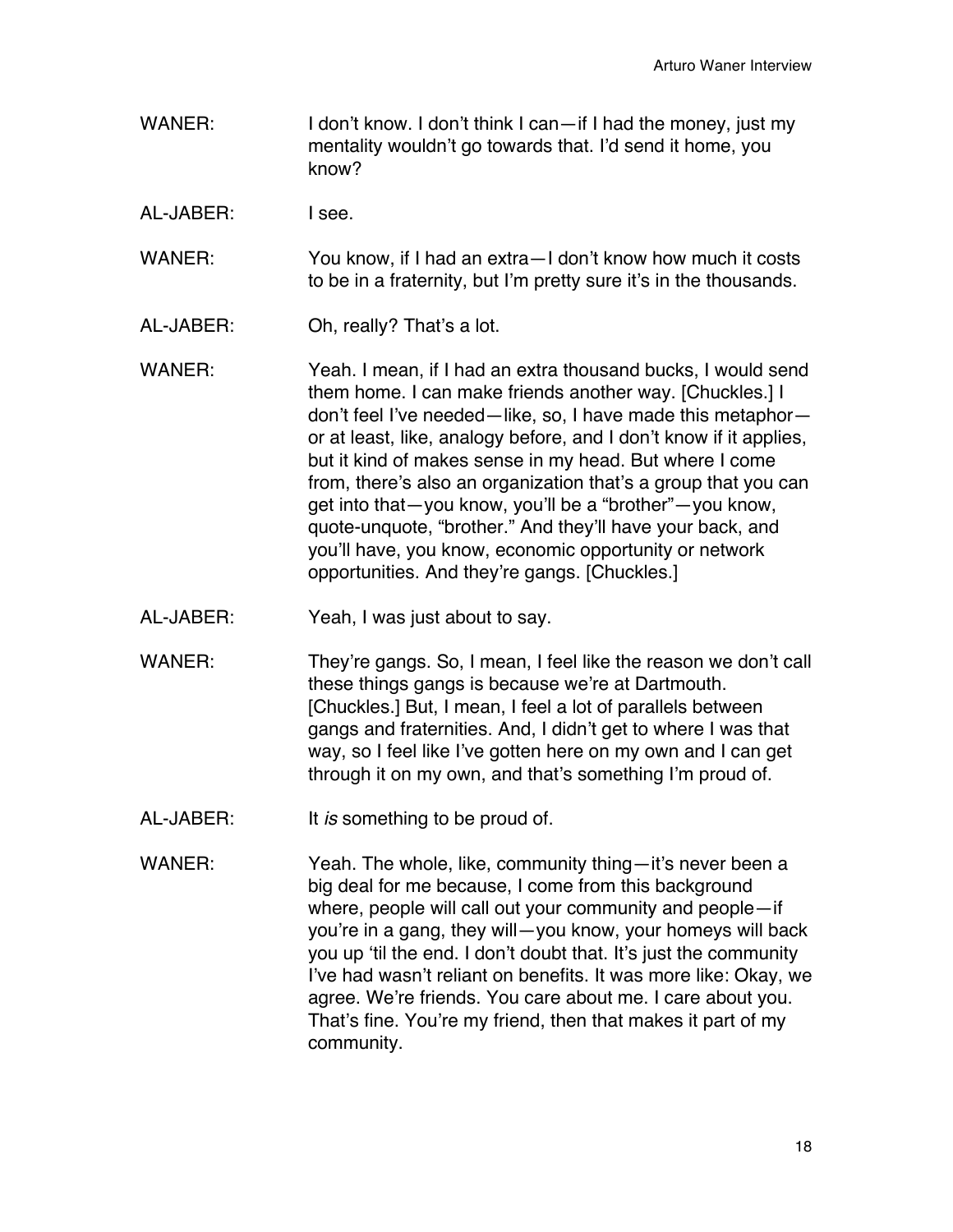- AL-JABER: Yeah, it sounds like they're naturally occurring and they don't have labels on it.
- WANER: Yeah, exactly. I have a lot of very good friends that I still talk to in high school. And the way it happened in high school was—because we weren't interested—you know, we weren't interested in joining gangs. We were interested in going to college, you know, and that was the common factor in high school. And that's how we kind of hung—that's how I met my friends in high school.
- AL-JABER: So what do you make of the exclusivity of the Greek system? And it's sort of, like, seen as the only—one of the few things to do on campus.
- WANER: Yeah, no, it definitely has a lot of power over social life here. And, again, it's because so many people can afford to be in them. I feel like if you let—if you had more diversity, you'd realize that not everyone wants to be in one and that not everyone can afford to be in one and that not everyone thinks that those are the best ways to socialize—again, if you had, quote-unquote, "real diversity," which I don't think we have right now.
- AL-JABER: So what do you do, other than go to parties? What do you do for fun? What's your social scene like?
- WANER: I feel like my thing here has been boxing.
- AL-JABER: Oh, you're president of the boxing club.
- WANER: That was until very recently. I kind of put that away 'cause I wanted to do very well in my last two terms here, but I am still involved. I still go—but, yeah, that was my thing. One of the few times when skills I had [chuckles] were applicable here at Dartmouth. So it was fun. I mean, that's one of the few spaces I feel like—where I'm comfortable 'cause it's something I know how to do. It's something I've developed here. And it's one of these spaces where I can be, like, "Okay, this is what I know, and I can help you. I can teach you." You know, and I feel like I don't get that a lot here. And I enjoy it. It's good for you. It's fitness, and it's fun. So that's my thing, I guess, here.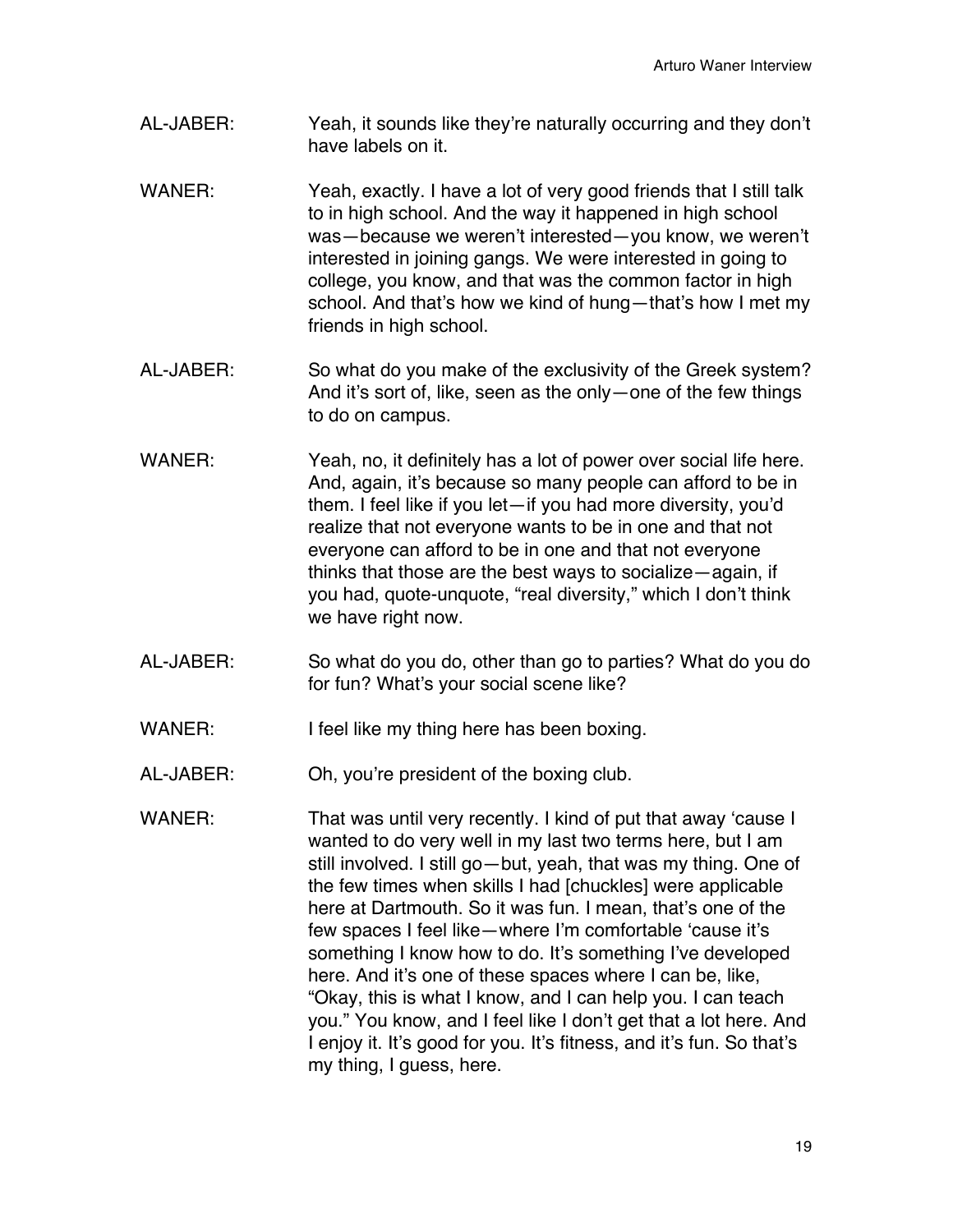- AL-JABER: So are there any other roles you have on campus? Part of any other groups?
- WANER: Right now, I feel like—I got to a point where I was, like, *Okay, I need to focus on me now and just wrap it up as best as I can.* So I kind of, like, stopped. I was involved in La Alianza. Yeah, I've kind of been—usually what I do with my free time is work or study. So I don't really—I mean, I socialize, yeah, but it's, like, you know, for an hour or two every Friday night or maybe Thur-—you know, it'll be nice when I go out and I have fun, but it's not a routine. It's whenever I have time.
- AL-JABER: And that's sort of—like, it's different from, like, what I would think the average college—the average Dartmouth student, who's like—I spoke about this in an earlier interview. It's, like, a work-hard, play-hard mentality on campus.
- WANER: Mm-hm.

AL-JABER: So you're very distant from that.

- WANER: Yeah. I feel like working hard and then playing hard is a privilege that I don't have. And I'm okay with that.
- AL-JABER: So you don't feel like you've been, like, deprived of, like, the stereotypical college experience where it's like hard partying.
- WANER: I don't think I would have wanted that. I find no interest in—
- AL-JABER: Just doesn't appeal to you.
- WANER: Yeah, I don't find any kind of reward in that.
- AL-JABER: So we've talked about how you feel like an insider on campus, but other than boxing, are there any other ways that you do feel like an insider?
- WANER: Mmm, within, like, specific spaces?
- AL-JABER: Yeah.
- WANER: I guess OPAL. OPAL has definitely been a place where I'm, like, *Oh, crap, there's people like me that think like me.* Or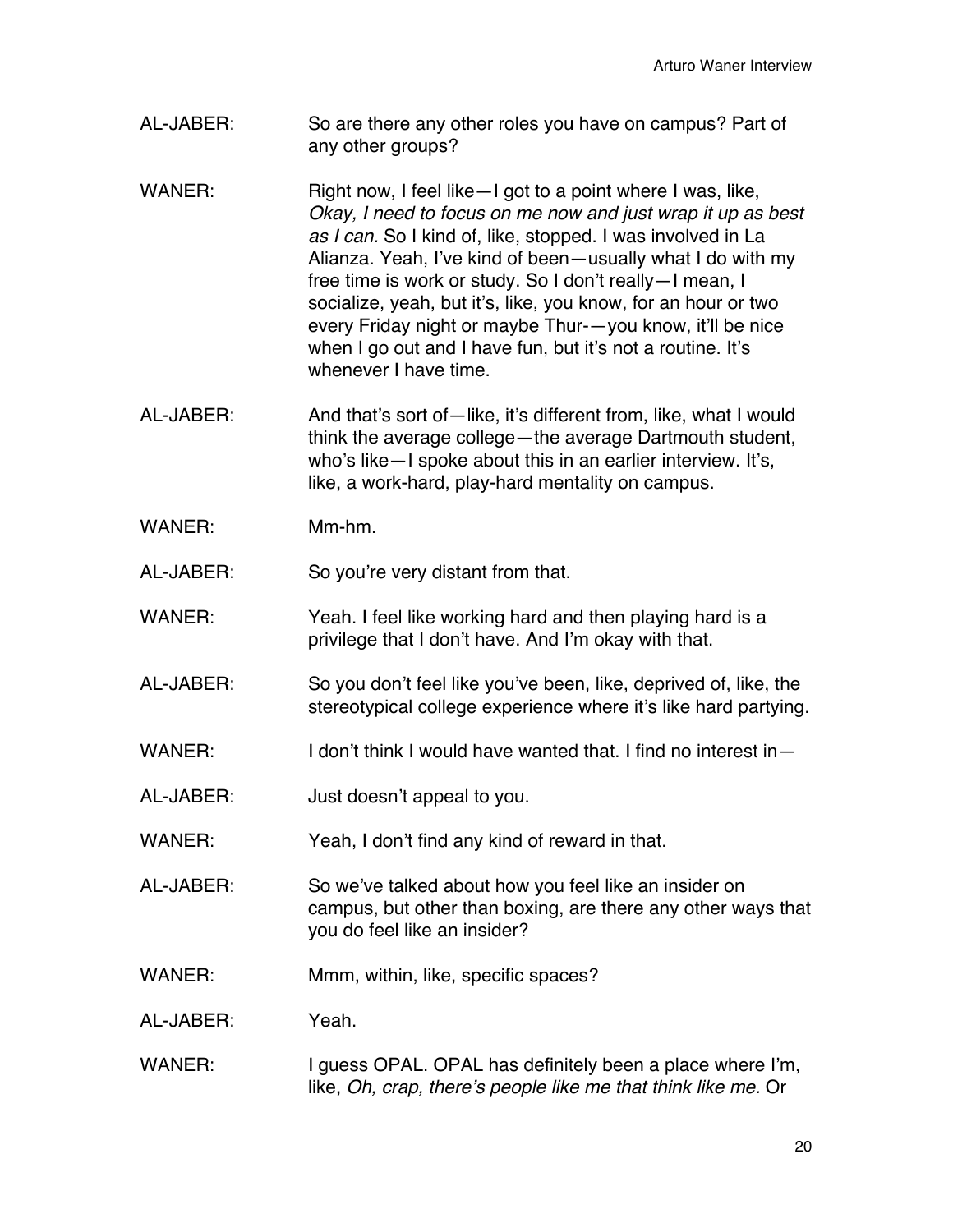'Cause on the one hand, you have these people who are causing these bias incidents, who will go on and keep thinking that way when they're someone's boss, but you also have these other people who don't think that way and are going to keep trying to do something about it.

- AL-JABER: And so how do you define—going back a little bit, how do you define the Dartmouth community? Does it involve students, administrators? What is it?
- WANER: I guess community—I feel like people who are big here in social life. So a big part of it will be the Greek scene, and then the minorities. You have, like, the AAm and the LALACS and stuff like that. It's very simple, I think.
- AL-JABER: So do you feel like it's evolved over the four years that you've been here?
- WANER: No, I don't think so. I think it's been the same since I got here.
- AL-JABER: Do you see that as a positive or a negative?
- WANER: For me or for, like, incoming students?
- AL-JABER: For you. And I guess you could talk about incoming students.
- WANER: I mean, like, for me it's bleh. You know, it's what it's been since I got here, so I'm not—I'm leaving now, so I'm not worried about it. I think it's a problem for the future because if Dartmouth stays this way, you're not gonna—Dartmouth isn't gonna be the lead institution anymore. We're falling behind if everyone else is, like, you know, "Oh, crap, our Greek system is very—you know, not good for everyone," and everyone's realizing this, but Dartmouth…

| AL-JABER: | Yeah. |
|-----------|-------|
|           |       |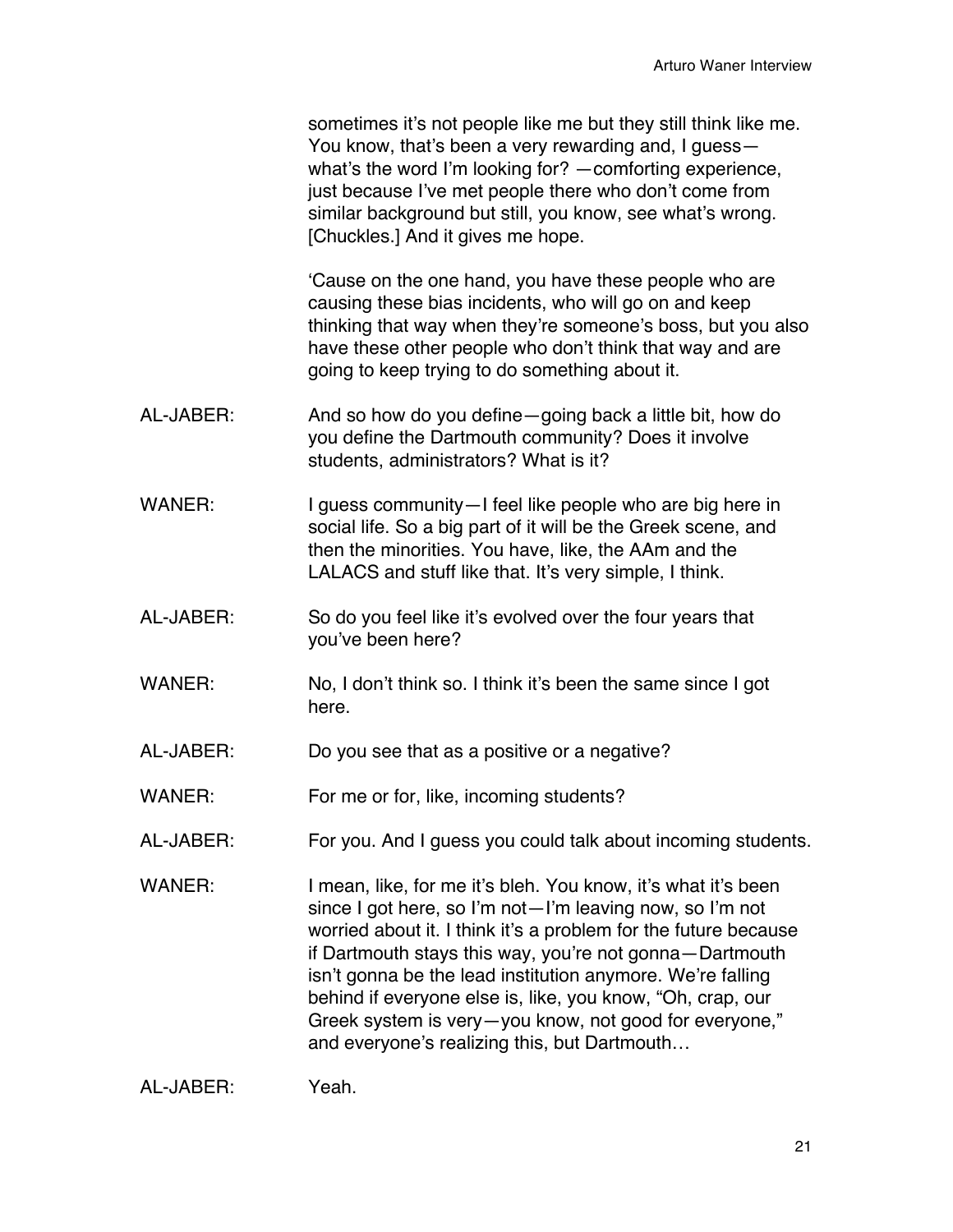WANER: You know, I feel like another thing here is: Don't let traditions fail or something. They don't like changing stuff. They want to stick to the tradition, and I don't think that's the reality of America. You know, America's changing, and if you keep these ideas that, I guess, are exclusive to certain privileged individuals, then Dartmouth is going to become an institution for those privileged individuals and you're going to lose out on all this diversity, which is already, struggling.

> I feel, like, in a classroom whenever we're talking about anything, you have the overall—like, the mainstream point of view, and then you have us in the back, being like, "Wait. What about how is it for poor people? How is it for minorities? How is it for—you know, first gen people?" And we're the ones bringing that up, and if we're not comfortable here, people like us are going to stop coming here, and then you're just going to have the one view that's dominating everything, and if everyone believes in meritocracy, then, you know, it's going to lead to everyone thinking that if you're not doing well it's because you just didn't work hard enough. And I feel like this idea of meritocracy is ingrained in a lot of places in America, but it's not the reality right now.

- AL-JABER: But if you had a chance to go back, and knowing what you know now about Dartmouth, would you have still come here?
- WANER: Yes. Just because there's no other way I could have gotten this experience anywhere else. Like, I wouldn't know that people can be this rich [chuckles] if I didn't come here. I wouldn't know that people who are still educated and privileged and had every opportunity still have these, you know, like, racist, misogynistic, patriarchal, homophobic underlying ideas, you know? And I would still come here, just because of that, just because it broadened my world and it broadened my idea of what's real after college.
- AL-JABER: So is that sort of the main thing that you're gonna take away from Dartmouth? How has it really changed you as a person over the past four years?
- WANER: I feel like the biggest thing was that it made me realize how unfair the education system is right now, how it's not based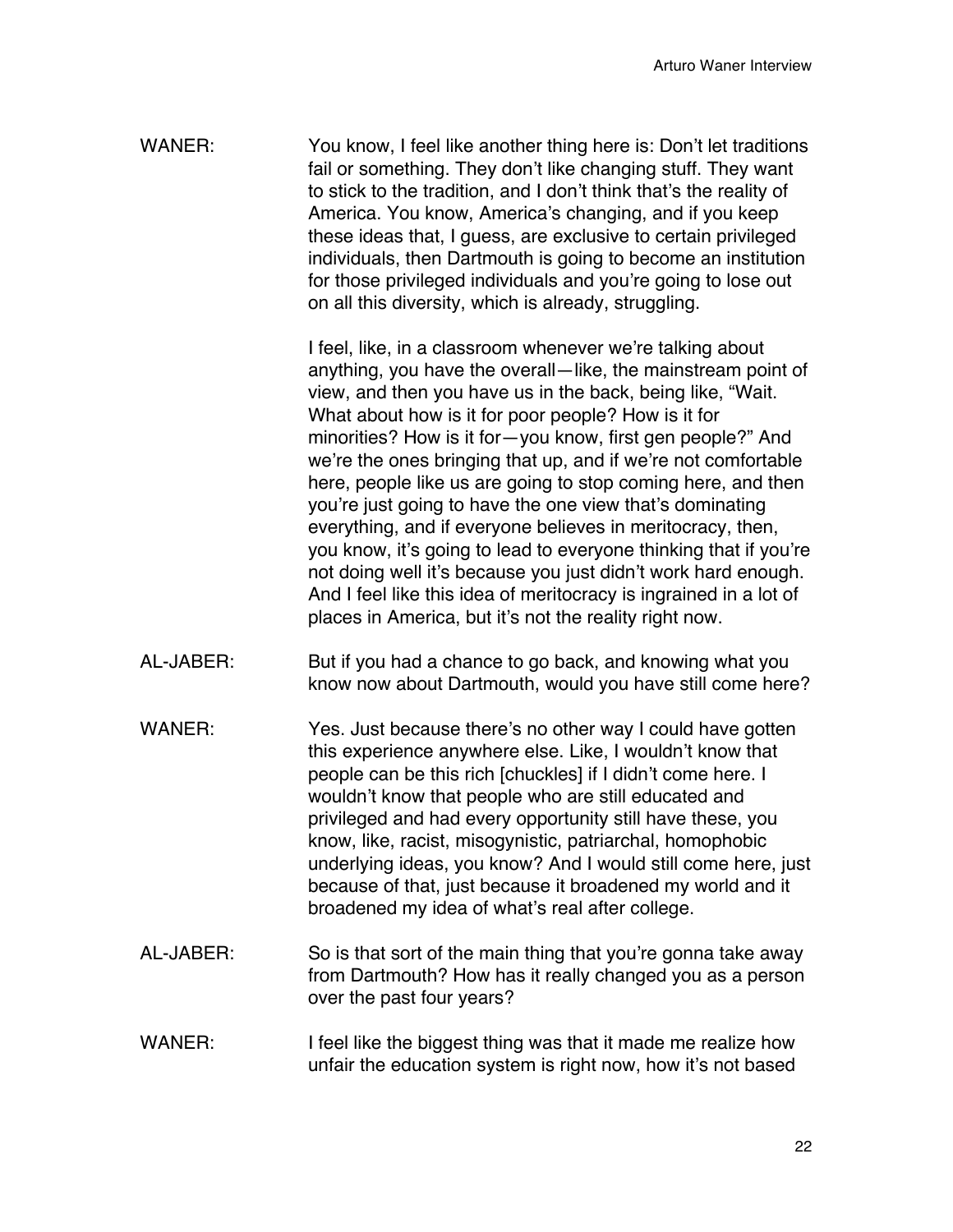on the meritocracy, and that's important, and I don't think enough people realize that. Yet.

- AL-JABER: So, like, you're going to take all these things that you've picked up here and you're going to sort of apply it back home. Do you think it's going to be hard going back, adjusting to that way of life?
- WANER: No, no, I don't think so. Just because I feel weird here. When I go back home, I'm home, you know?
- AL-JABER: Mm-hm.
- WANER: Yeah, like I said, like, I'm, like, *Oh, crap, that sucks that this fool got shot. It's sucks that he got killed. It sucks that this happened*. But that's been there my entire life, so it's, like, it shouldn't be that way, but it is. What can I do about it, you know? And I feel like that's the first step.

Like, another thing is that people that do come from similar from backgrounds like mine—what happens after Dartmouth is that they'll be, like, "I never want to go back. I'm not going back. I'm gonna get my family outta there." And I can understand why they would think that way, because honestly, I would want to get my—I have two younger sisters. I don't want them growing up in a place like that. You know, I went through all the crap growing up because of gangs, because of all this crap, and they're going through it, too, as girls, you know?

And I don't mean that in any way other than in a patriarchal, misogynistic society—you know, I grew up as a man in that society, and I had all the benefits of being a man in that society. They don't, you know? So, on one hand, it's, like, yeah, I don't want them there. But on the other hand, they're going to have the same ideas that I did, and because of that, they're gonna think about the world the same way I do, hopefully. [Chuckles.]

And hopefully they won't get this idea of, you know, like, escapism that I feel people from that background get. They leave, and they never come back, and then that's what keeps the system going, you know? 'Cause if you're learning all these things and then moving to a suburban house where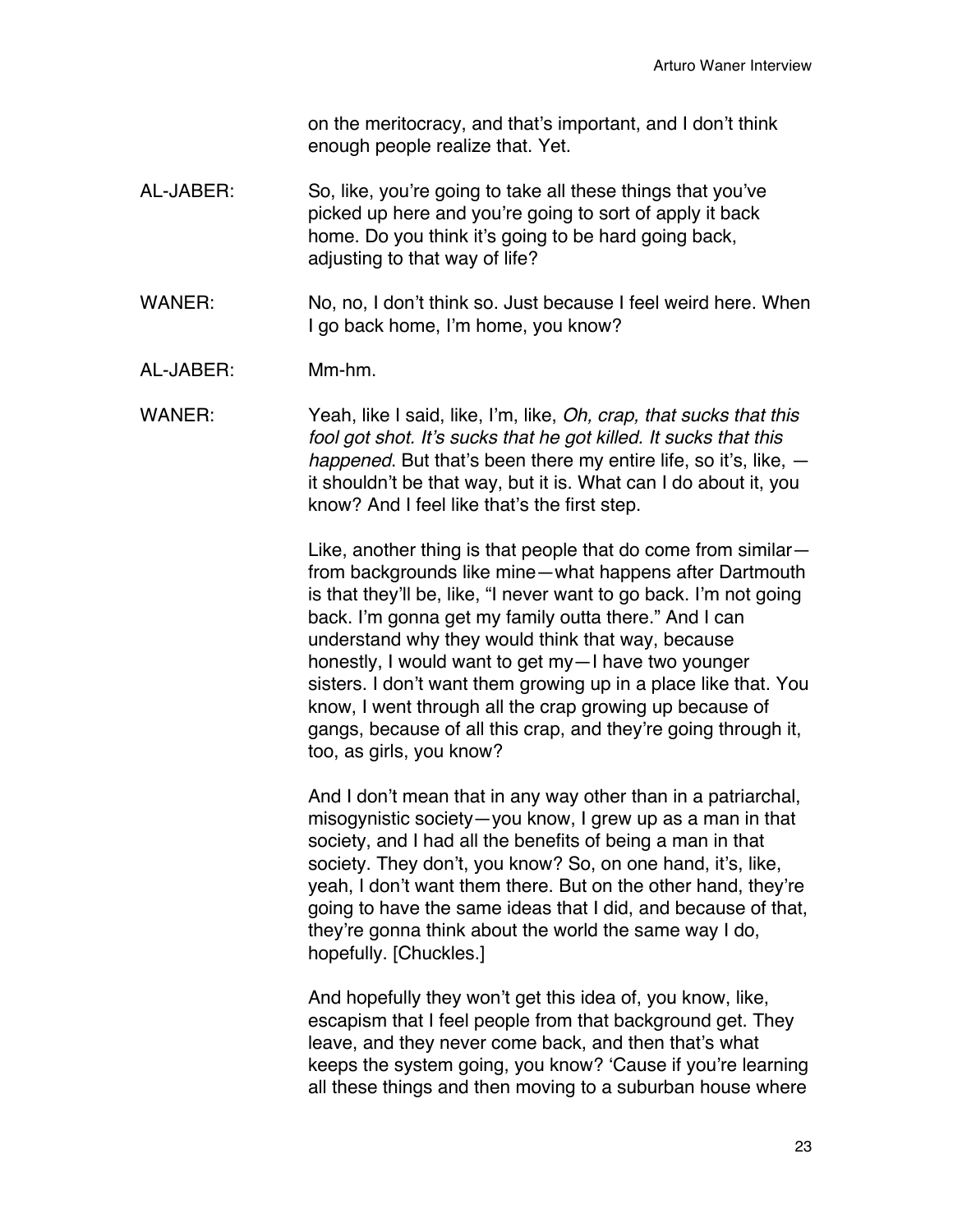you'll never have to worry about getting shot again, then, you know, your kids will be fine and everything, but then, you know, the rest of your fam-—you can't bring your entire family to suburbia. You can't do that. It's unrealistic.

And I feel like that's what's keeping me home, my family. I have not just my sisters, not just my parents but my cousins, my aunts, my uncles, my grandparents. You know, my little cousins—like, it sucks looking at my three- or four-year-old cousin and knowing that statistically he's probably not going to go to college. It's just, off statistics. He's probably going to end up in jail. He's more likely to end up in jail than he is in college. I'm not okay with that.

And that's what keeps me—what's keeping me or what's motivating me to go back and do something about it, because I have a very personal connection to that space and those people.

- AL-JABER: It feels like you're trying to reconfirm that you do have to go back.
- WANER: Yeah. Yeah. Definitely.
- AL-JABER: But do you plan to, like, stay active in the Dartmouth community? Are you going to be one of those alumni that, like, keeps coming back here?
- WANER: I don't see myself coming back here often. The only ways I see myself being involved in the future is to help these groups, you know? Maybe I feel like FYSEP is doing some thing that are right, so I see myself supporting FYSEP as long as I continue to agree with their approach. You know, OPAL, things like that.
- AL-JABER: Are you currently a member of FYSEP?
- WANER: I'm a mentor. I wasn't enrolled—I feel like that would have made a big difference. I'm a mentor just because I saw something that I thought was effective and actually making a difference. So I'm a mentor right now. But, you know, like every program, there's good things and there's not so good things, but for the most part, I agree with FYSEP right now. I think it's doing a lot of things pretty well. I think they put out